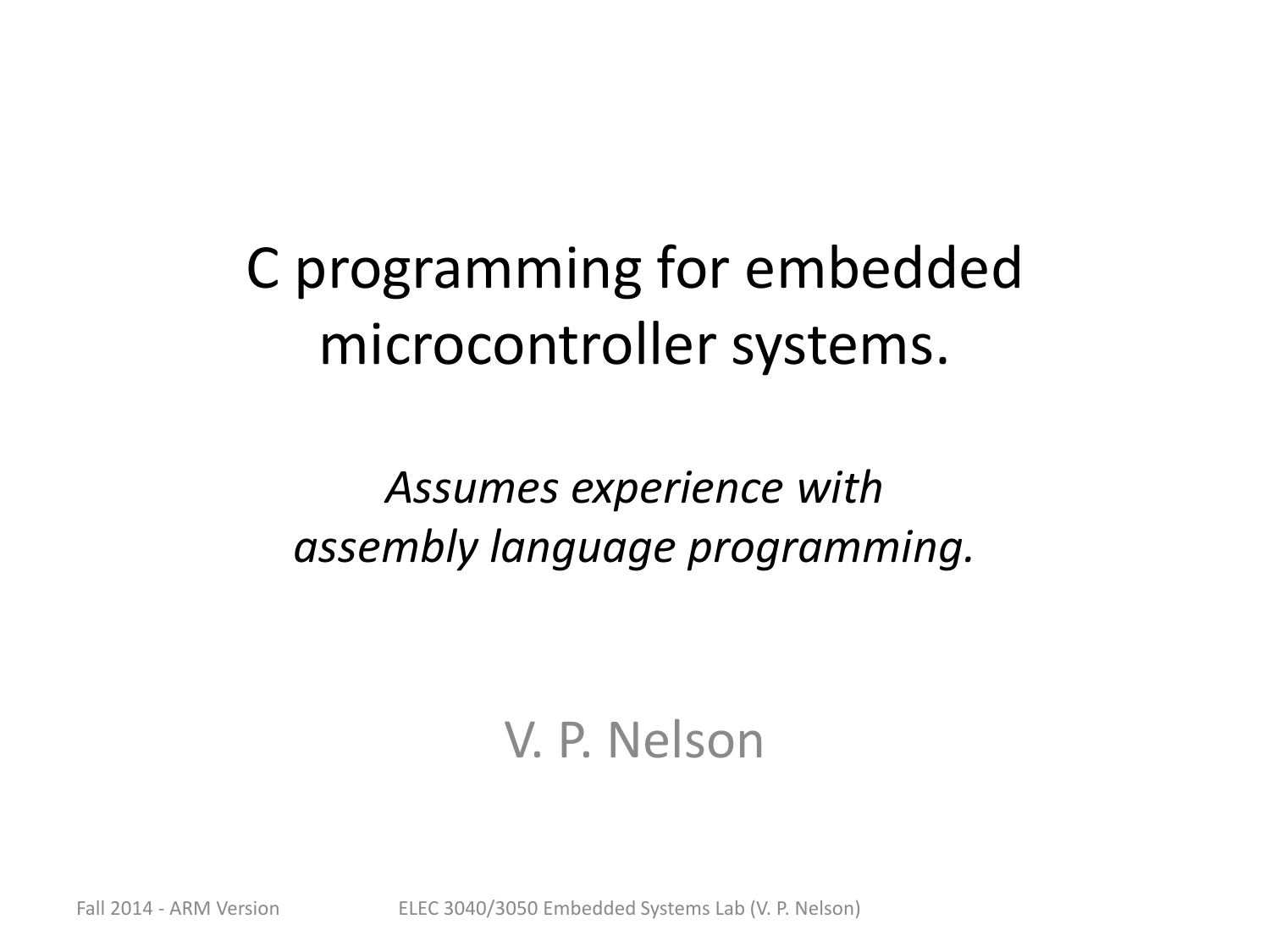# **Outline**

- Program organization and microcontroller memory
- Data types, constants, variables
- Microcontroller register/port addresses
- Operators: arithmetic, logical, shift
- Control structures: if, while, for
- Functions
- Interrupt routines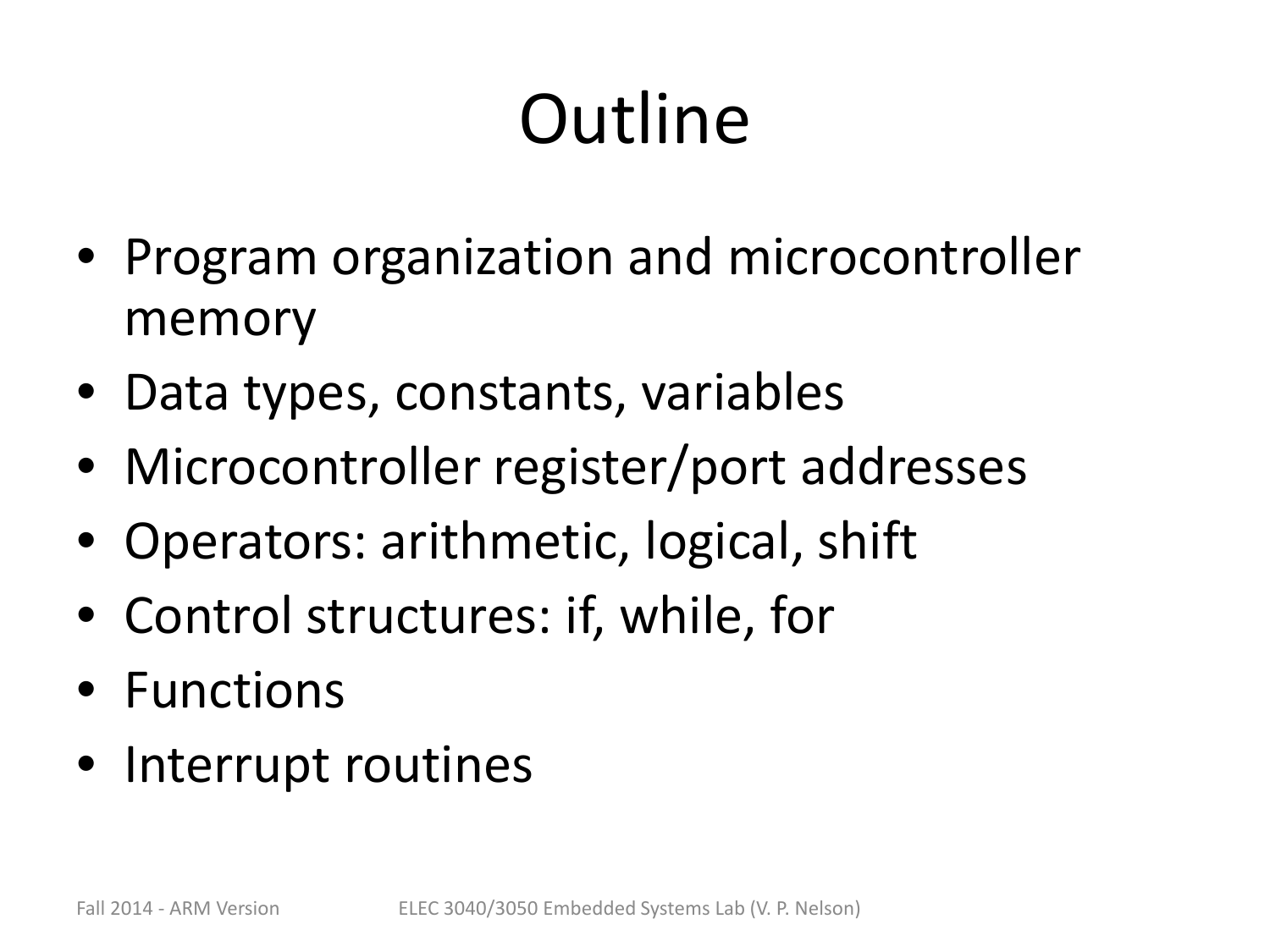# Basic C program structure

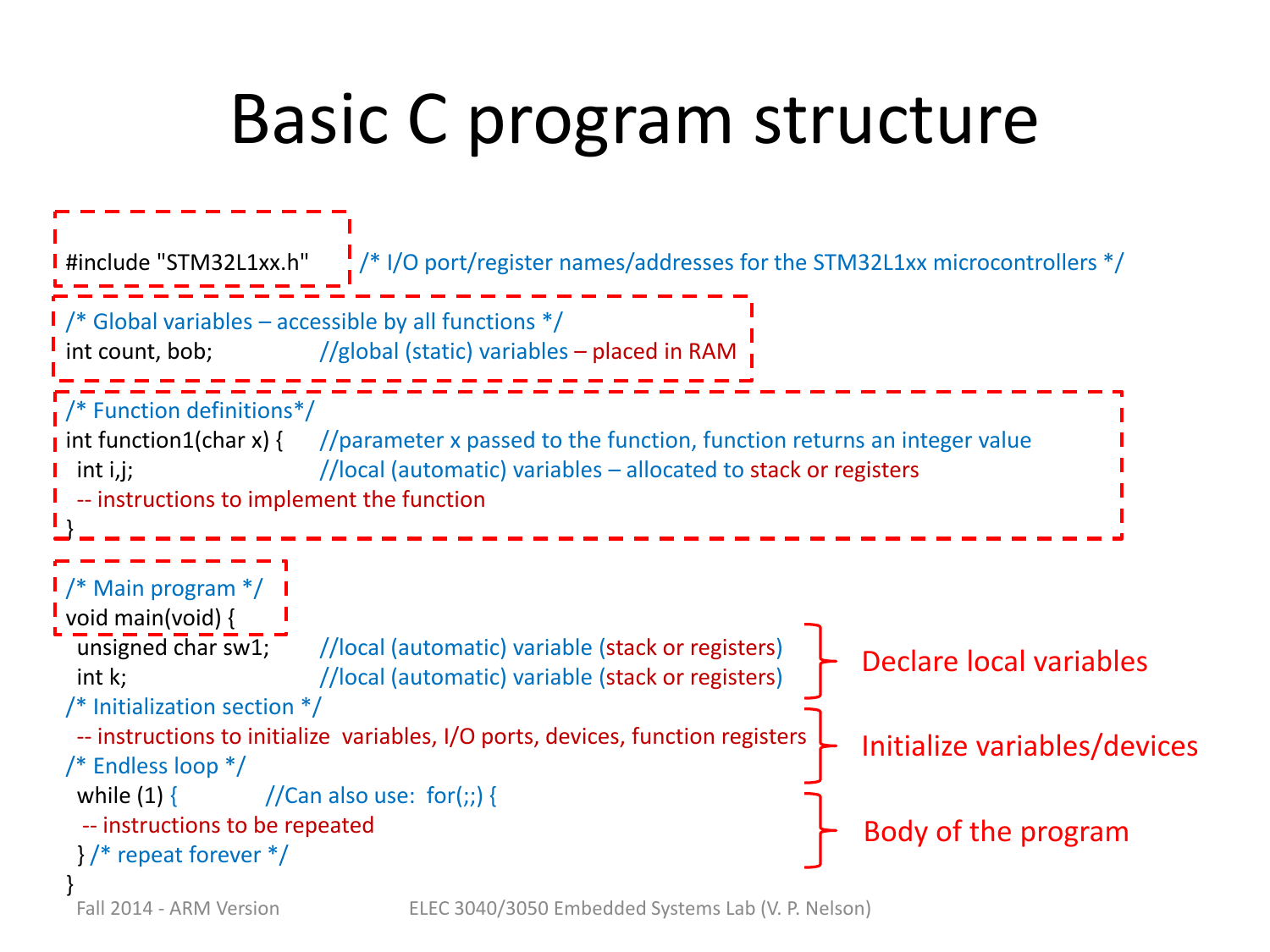# STM32L100RC µC memory map

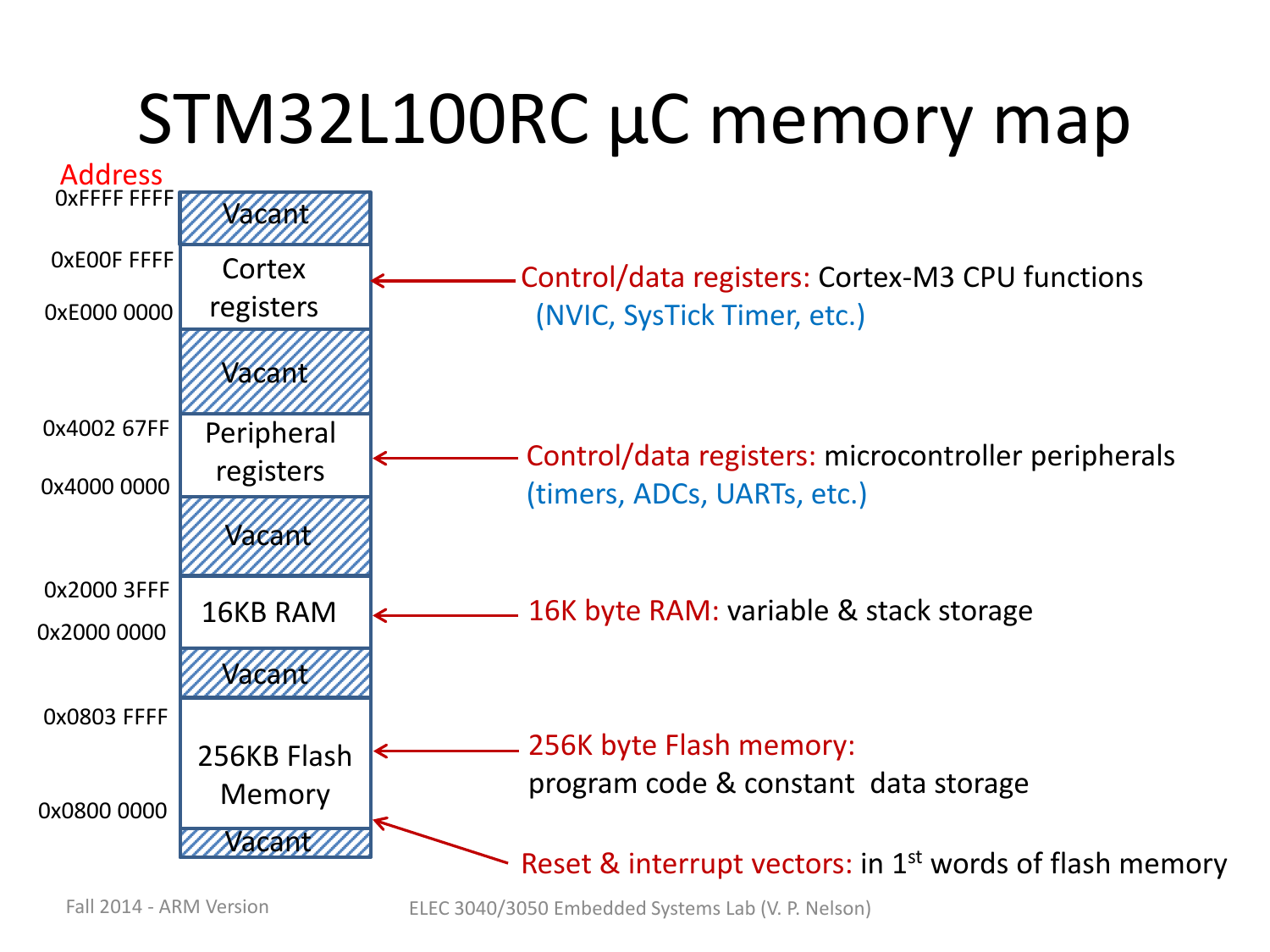# Microcontroller "header file"

• *Keil MDK-ARM* provides a *derivative-specific* "header file" for each microcontroller, which defines memory addresses and symbolic labels for CPU and peripheral function register addresses.

*#include "STM32L1xx.h" /\* target uC information \*/*

*// GPIOA configuration/data register addresses are defined in STM32L1xx.h void main(void) { uint16\_t PAval; //16-bit unsigned variable* GPIOA->MODER &= ~(0x00000003); // Set GPIOA pin PA0 as input *PAval* = GPIOA->IDR; // Set PAval to 16-bits from GPIOA *for(;;) {} /\* execute forever \*/ }*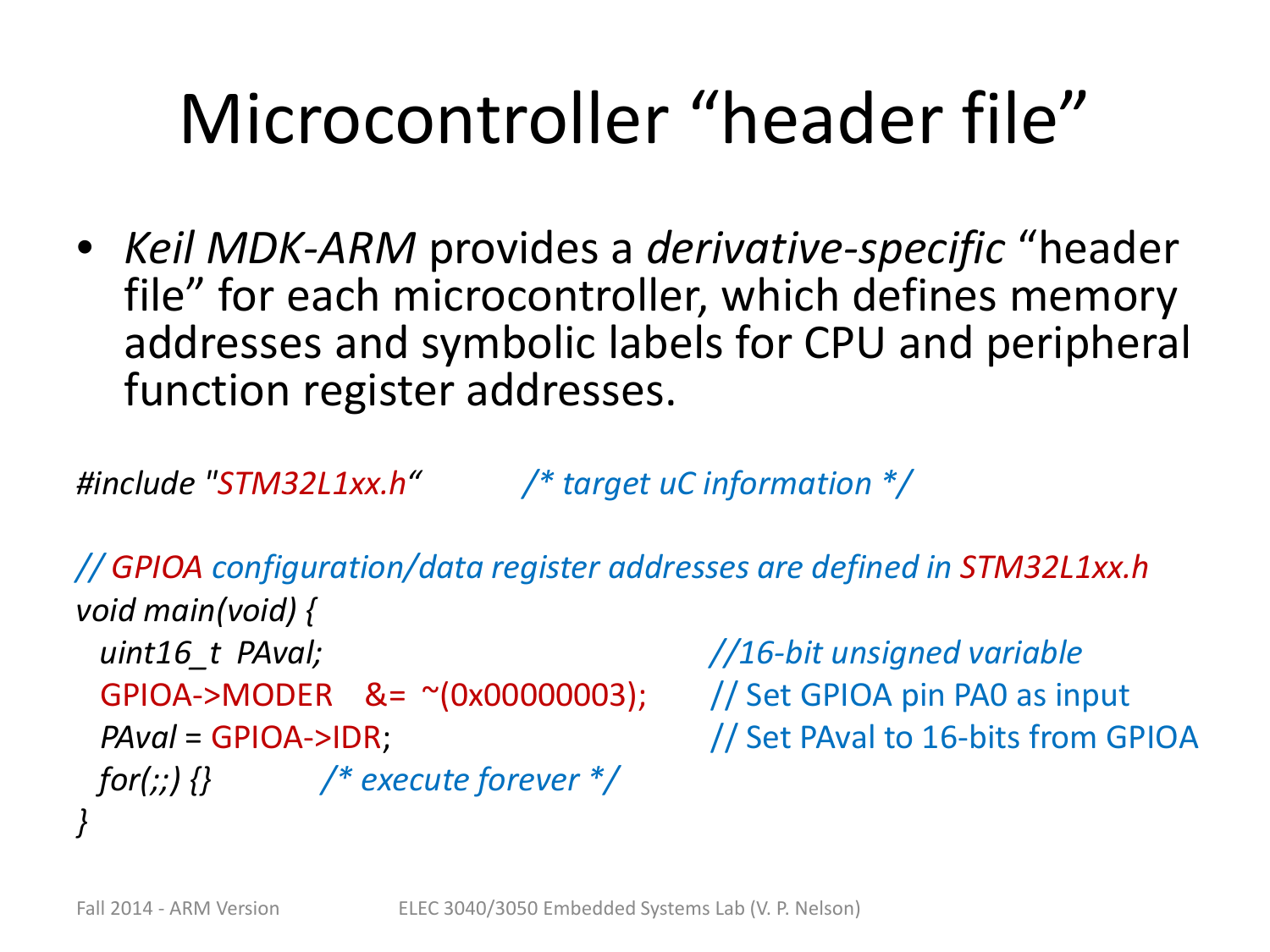# C compiler data types

- Always match data type to data characteristics!
- Variable type indicates how data is represented
	- #bits determines range of numeric values
	- signed/unsigned determines which arithmetic/relational operators are to be used by the compiler
	- non-numeric data should be "unsigned"
- Header file "stdint.h" defines alternate type names for standard C data types
	- Eliminates ambiguity regarding #bits
	- Eliminates ambiguity regarding signed/unsigned

(Types defined on next page)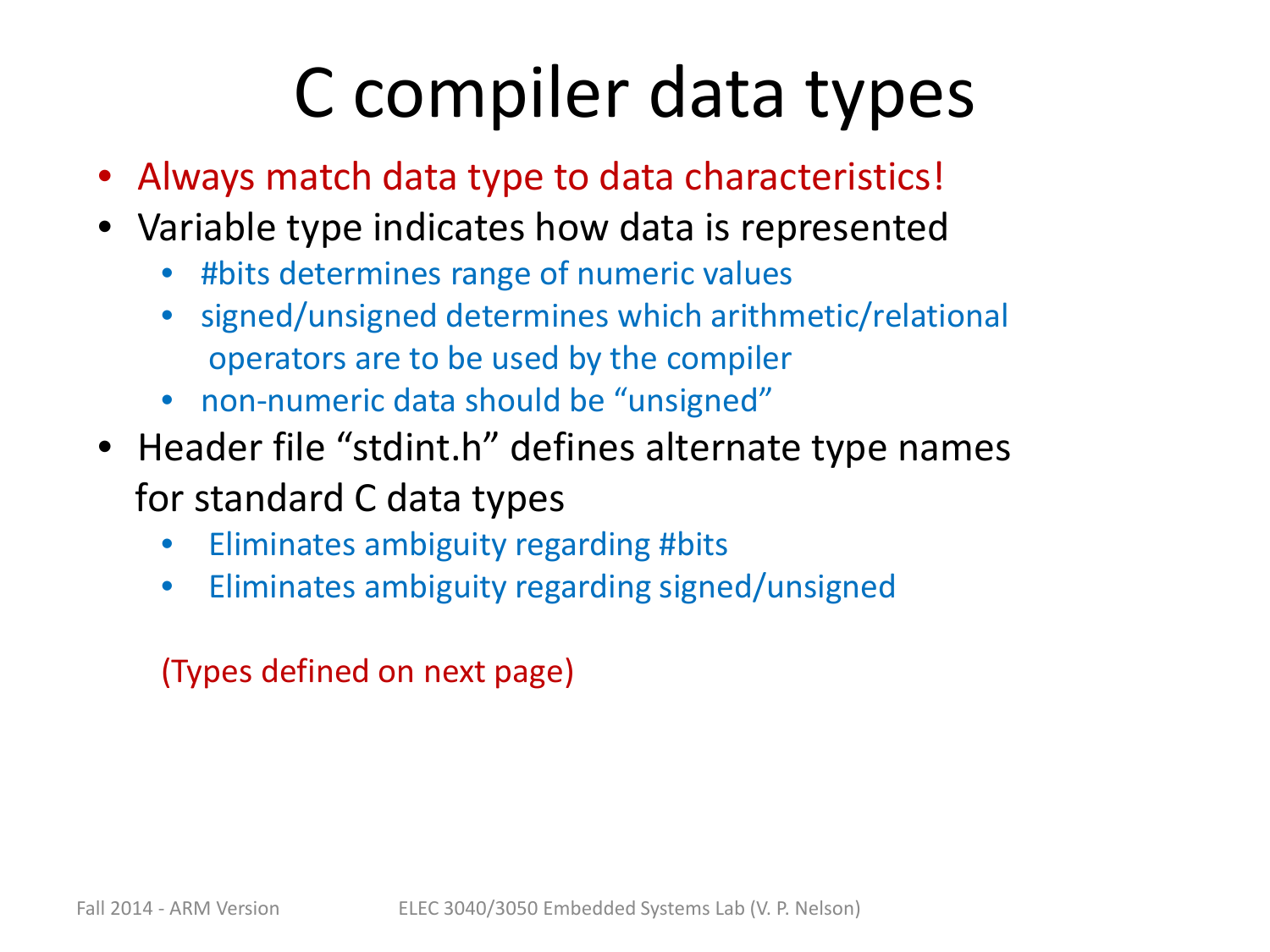## C compiler data types

| Data type declaration *                     |    | <b>Number of bits Range of values</b> |
|---------------------------------------------|----|---------------------------------------|
| char k;<br>unsigned char k;<br>$uint8_t$ k; | 8  | 0.255                                 |
| signed char k;<br>int8_t k;                 | 8  | $-128+127$                            |
| short k;<br>signed short k;<br>$int16_t$ k; | 16 | $-32768+32767$                        |
| unsigned short k;<br>uint $16$ _t k;        | 16 | 065535                                |
| int k;<br>signed int k;<br>$int32_t$ k;     | 32 | -2147483648<br>+2147483647            |
| unsigned int k;<br>uint $32$ tk;            | 32 | 04294967295                           |

\* intx\_t and uintx\_t defined in *stdint.h*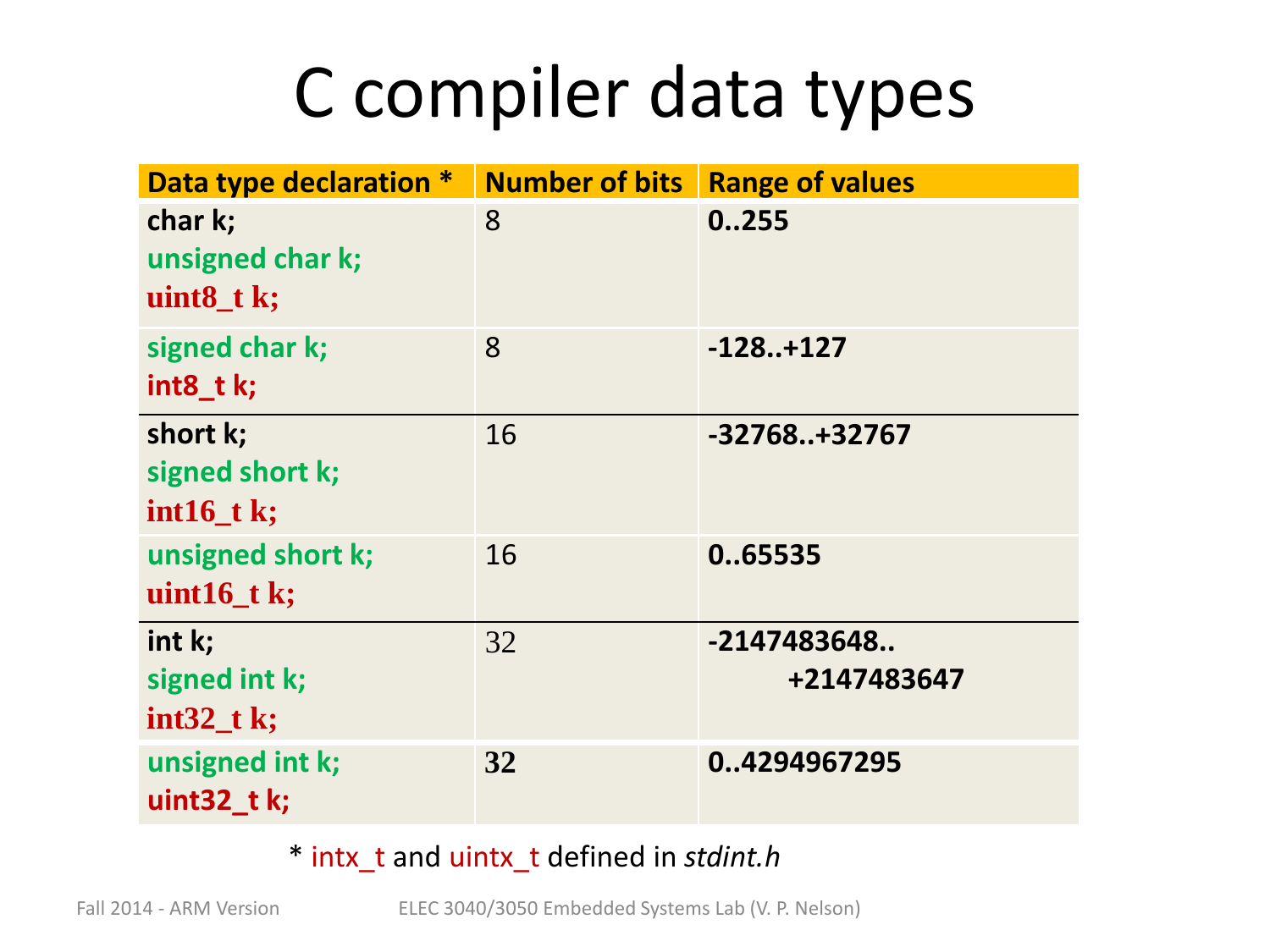#### Data type examples

- Read bits from GPIOA (16 bits, non-numeric) – *uint16\_t n; n = GPIOA->IDR; //or: unsigned short n;*
- Write TIM2 prescale value (16-bit unsigned) – *uint16\_t t; TIM2->PSC = t; //or: unsigned short t;*
- Read 32-bit value from ADC (unsigned)
	- *uint32\_t a; a = ADC; //or: unsigned int a;*
- System control value range [-1000...+1000] – *int32\_t ctrl; ctrl = (x + y)\*z; //or: int ctrl;*
- Loop counter for 100 program loops (unsigned)
	- *uint8\_t cnt; //or: unsigned char cnt;*
	- *for (cnt = 0; cnt < 20; cnt++) {*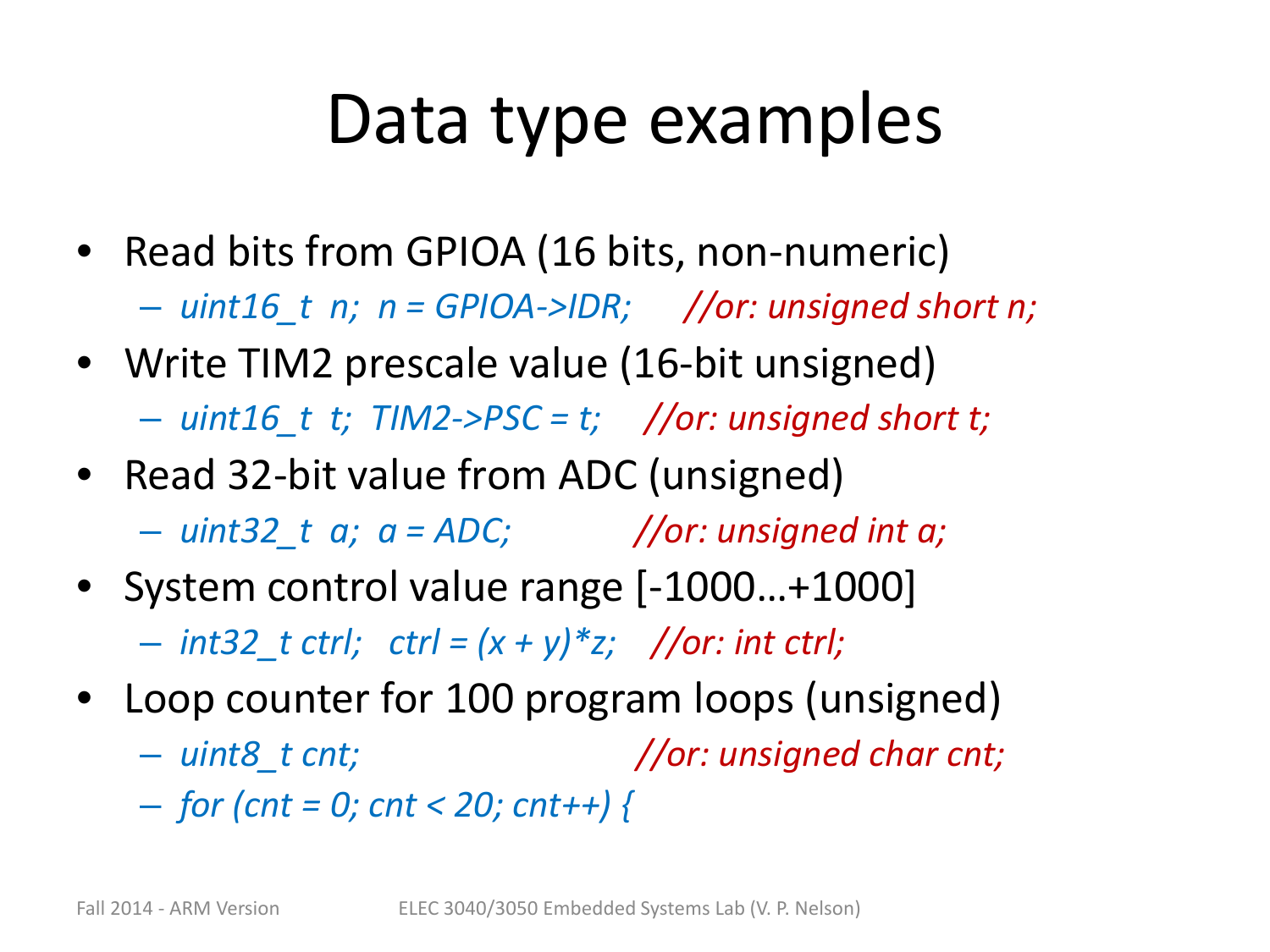# Constant/literal values

- Decimal is the default number format
	- int m,n;  $\frac{1}{16}$ -bit signed numbers  $m = 453$ ;  $n = -25$ ;
- Hexadecimal: preface value with 0x or 0X

```
m = 0xF312; n = -0x12E4;
```
• Octal: preface value with zero (0)

 $m = 0453$ ;  $n = -023$ ;

Don't use leading zeros on "decimal" values. They will be interpreted as octal.

• Character: character in single quotes, or ASCII value following "slash"

 $m = 'a';$  //ASCII value 0x61

 $n = \langle 13'; \quad //$ ASCII value 13 is the "return" character

String (array) of characters:

unsigned char k[7]; strcpy(m,"hello\n"); //k[0]='h', k[1]='e', k[2]='l', k[3]='l', k[4]='o',  $//k[5]=13$  or  $\forall n'$  (ASCII new line character),

 $//k[6]=0$  or  $\Diamond$  (null character – end of string)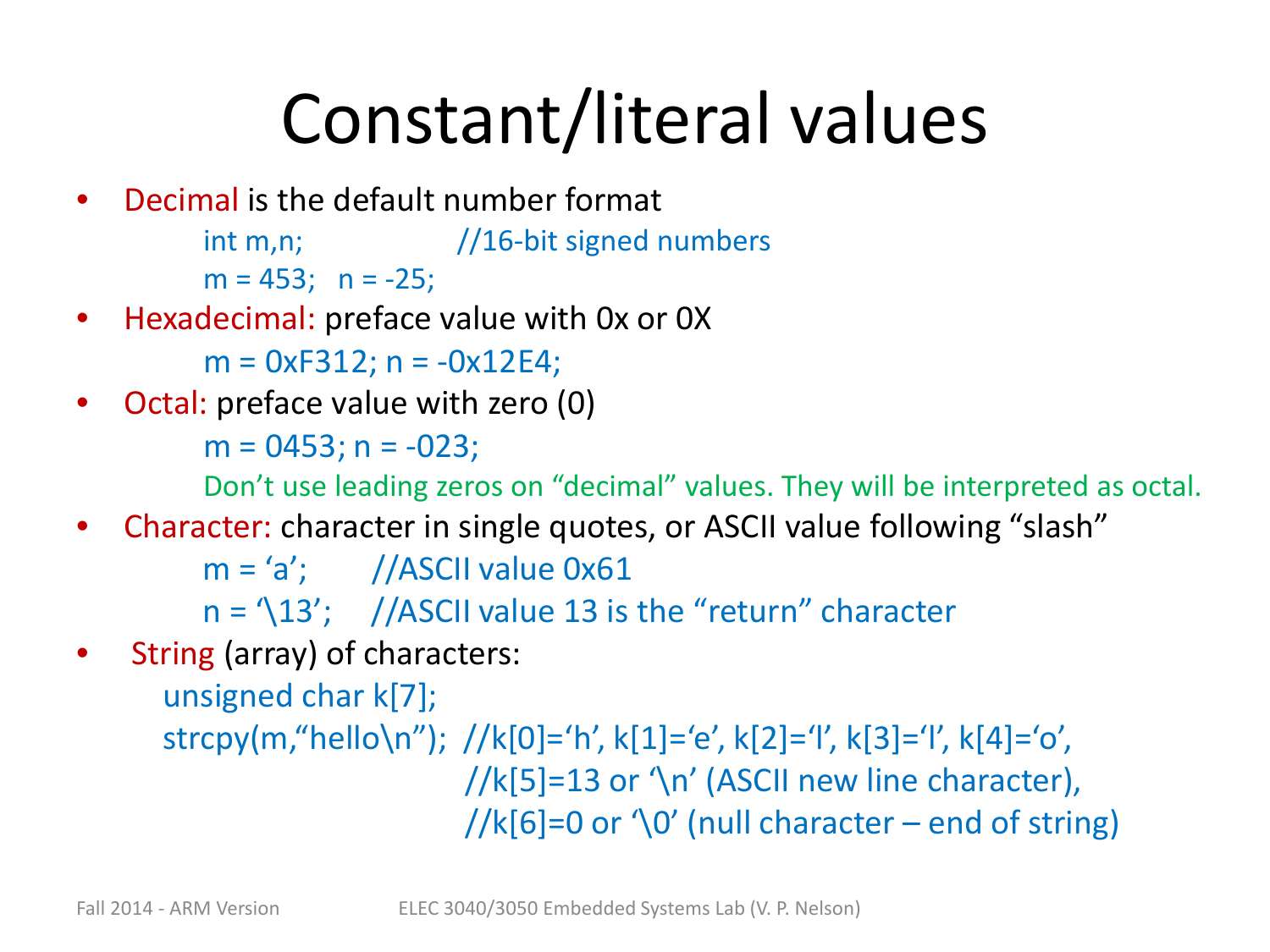# Program variables

- A *variable* is an addressable storage location to information to be used by the program
	- Each variable must be *declared* to indicate size and type of information to be stored, plus name to be used to reference the information

*int x,y,z; //declares 3 variables of type "int" char a,b; //declares 2 variables of type "char"*

- Space for variables may be allocated in registers, RAM, or ROM/Flash (for constants)
- Variables can be *automatic* or *static*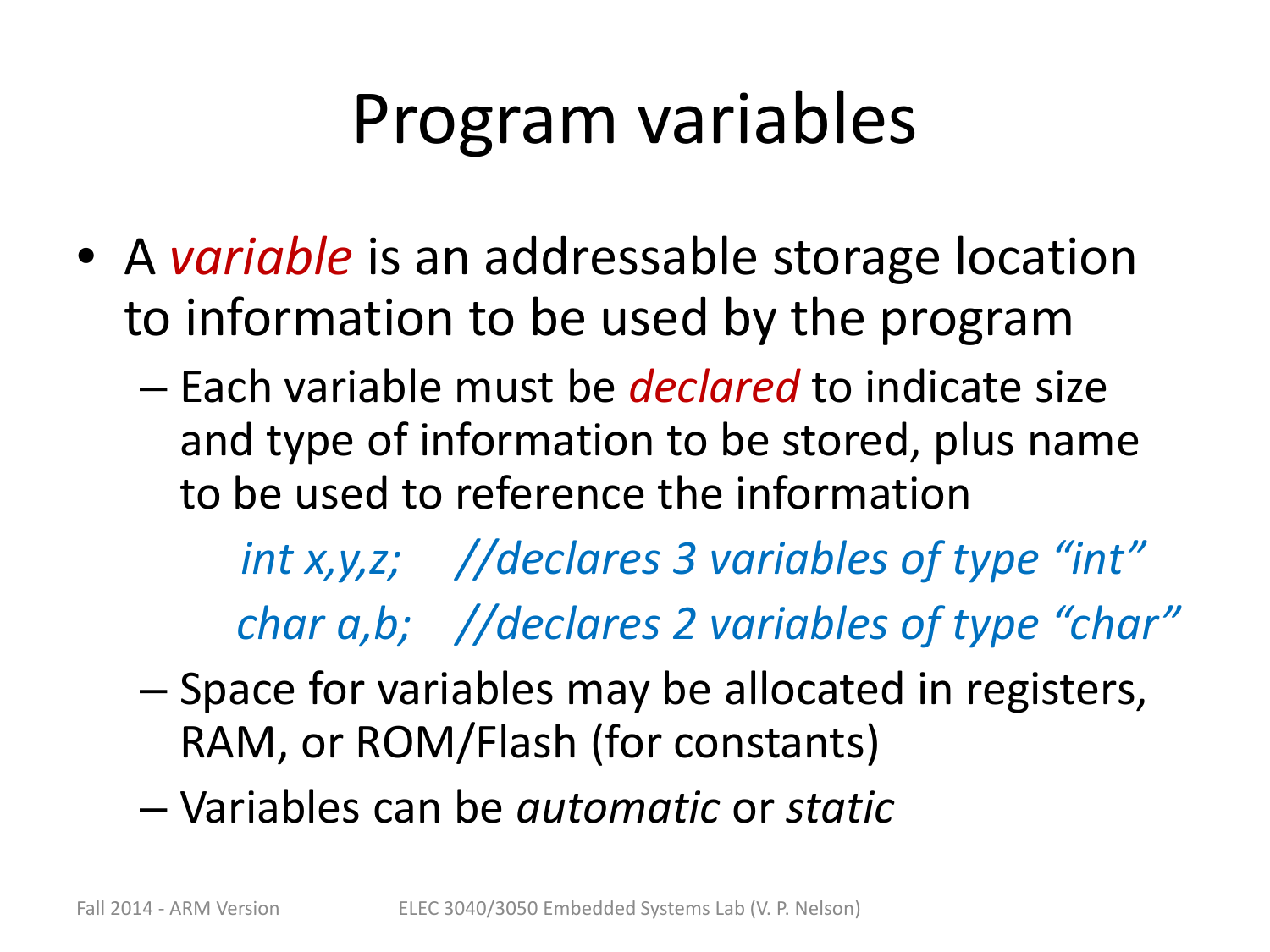# Variable arrays

- An *array* is a set of data, stored in consecutive memory locations, beginning at a named address
	- Declare array name and number of data elements, N

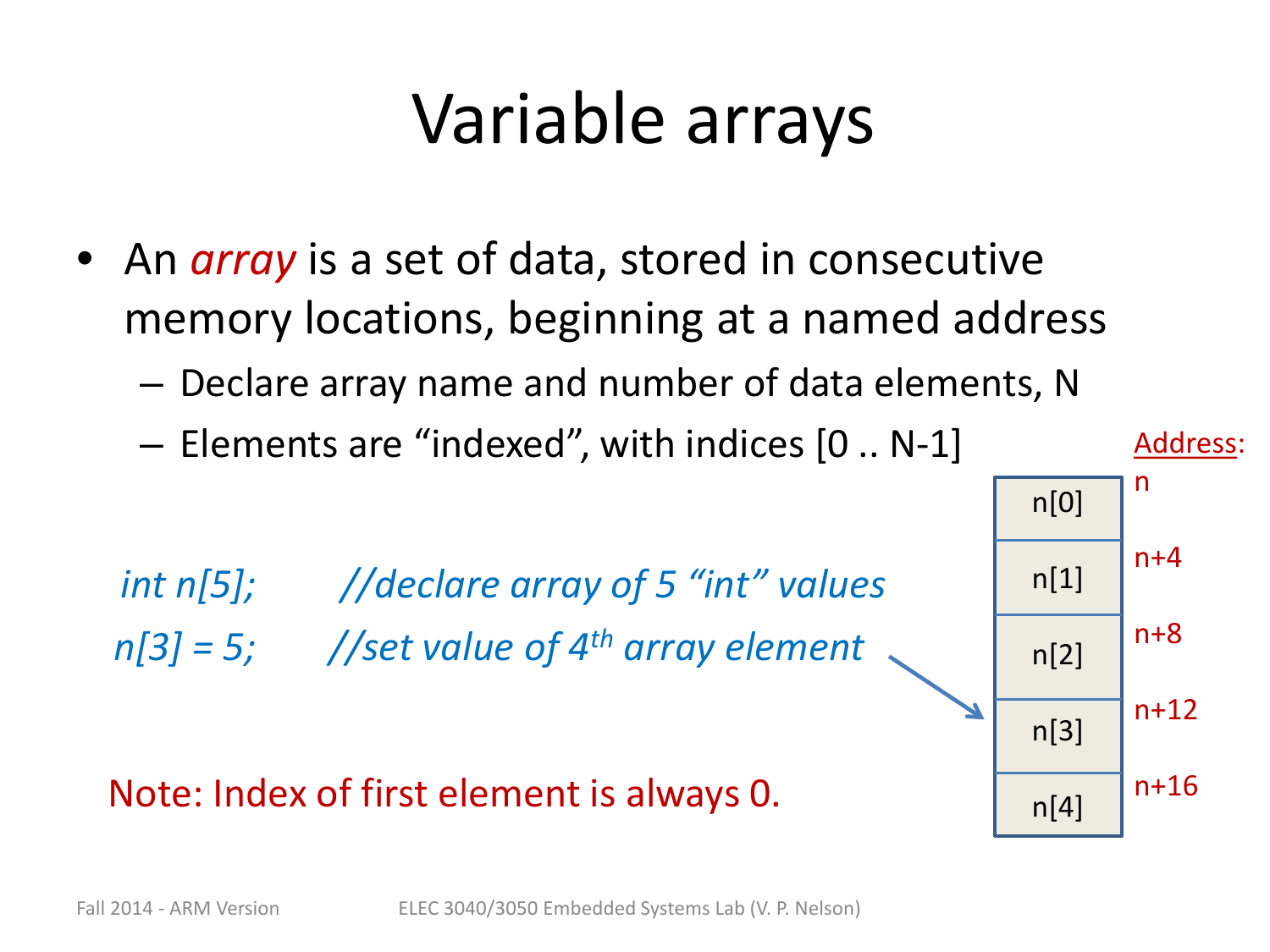# Automatic variables

- Declare within a function/procedure
- Variable is visible (has *scope*) only within that function
	- Space for the variable is allocated on the system *stack* when the procedure is entered
		- Deallocated, to be re-used, when the procedure is exited
	- If only 1 or 2 variables, the compiler may allocate them to registers within that procedure, instead of allocating memory.
	- Values are not retained between procedure calls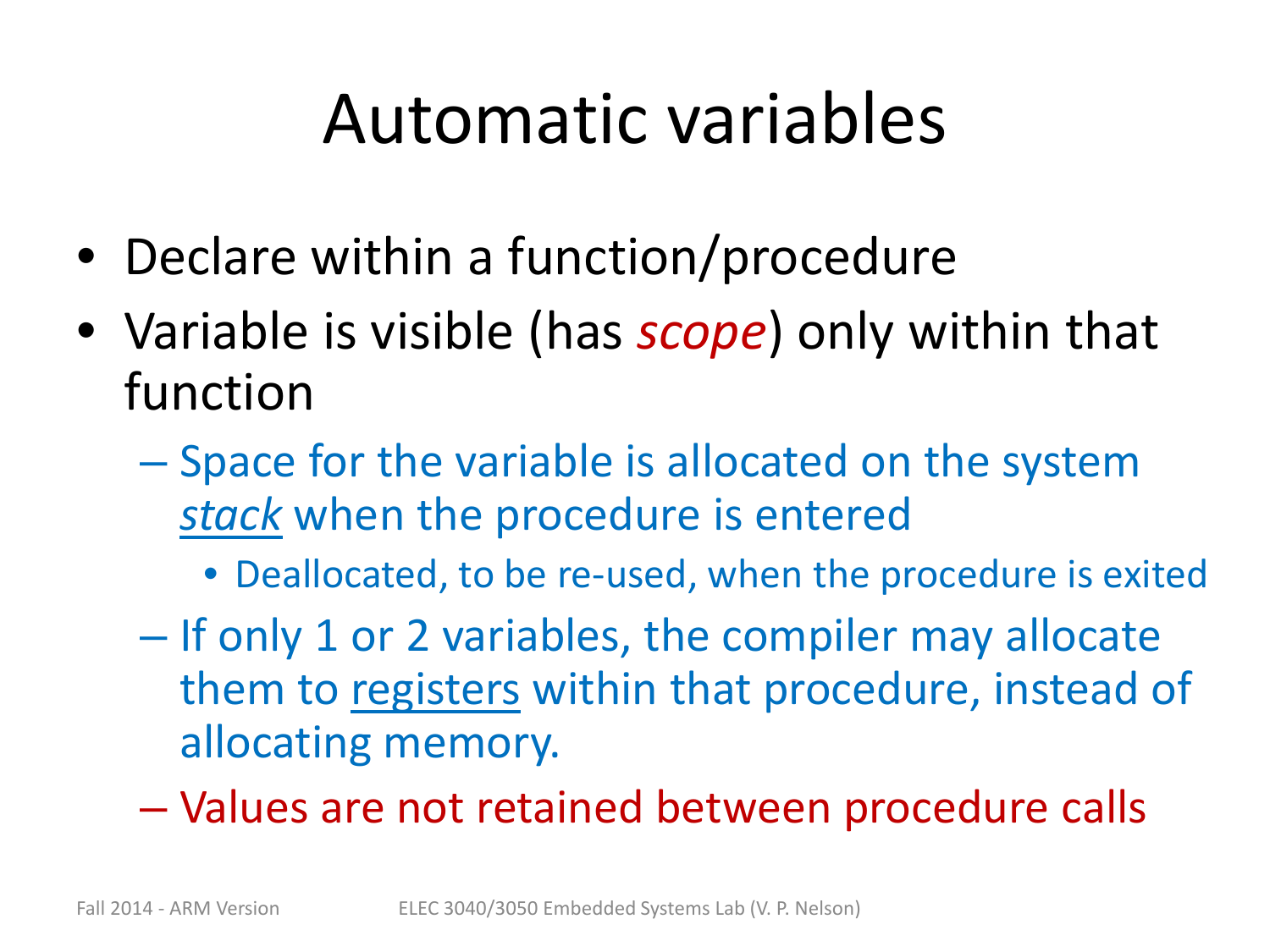#### Automatic variable example

*void delay () { int i,j; //automatic variables – visible only within delay() for (i=0; i<100; i++) { //outer loop for (j=0; j<20000; j++) { //inner loop } //do nothing* 

*}* Variables must be initialized each time the procedure is entered since values are not retained when the procedure is exited.

*}*

*MDK-ARM (in my example): allocated registers r0,r2 for variables i,j*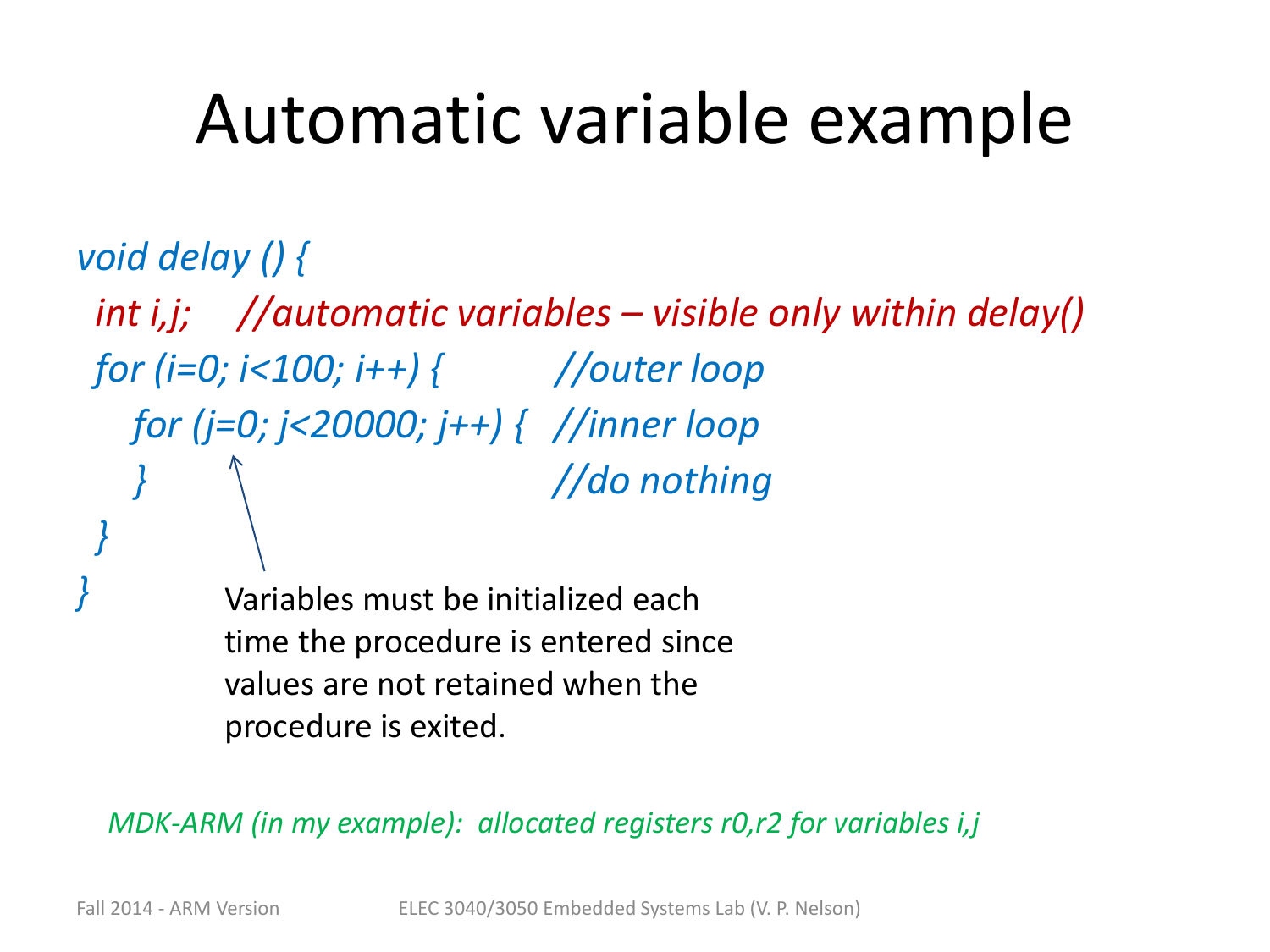# Static variables

- Retained for use throughout the program in RAM locations that are *not reallocated* during program execution.
- Declare either within or outside of a function
	- If declared outside a function, the variable is *global* in scope, i.e. known to all functions of the program
		- Use "normal" declarations. Example: *int count;*
	- If declared within a function, insert key word *static* before the variable definition. The variable is *local* in scope, i.e. known only within this function.

*static unsigned char bob; static int pressure[10];*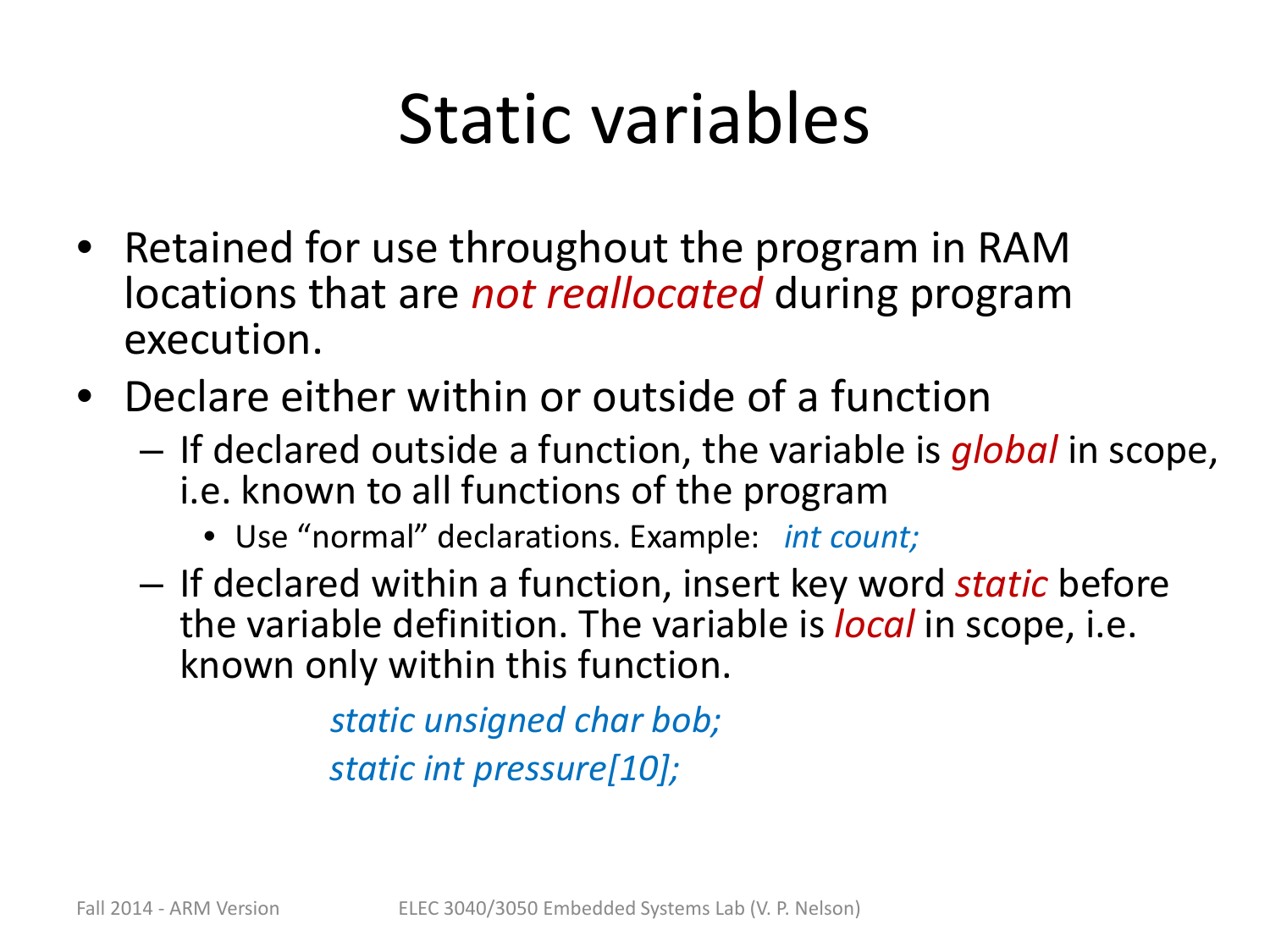# Static variable example

#### **unsigned char count;** //global variable is static – allocated a fixed RAM location //count can be referenced by any function

| void math_op() {  |                                                                          |
|-------------------|--------------------------------------------------------------------------|
| int i;            | //automatic variable – allocated space on stack when function entered    |
| static int j;     | //static variable – allocated a fixed RAM location to maintain the value |
| if (count $==$ 0) | //test value of global variable count                                    |
| $i = 0;$          | //initialize static variable j first time math op() entered              |
| $i = count;$      | //initialize automatic variable i each time math op() entered            |
| $j = j + i;$      | //change static variable j - value kept for next function call           |
|                   | //return & deallocate space used by automatic variable i                 |
|                   |                                                                          |

| void main(void) $\{$    |                                                    |
|-------------------------|----------------------------------------------------|
| $count = 0$ ;           | //initialize global variable count                 |
| while $(1)$ {           |                                                    |
| math $op()$ ;           |                                                    |
| $count++;$              | //increment global variable count                  |
|                         |                                                    |
| Fall 2014 - ARM Version | ELEC 3040/3050 Embedded Systems Lab (V. P. Nelson) |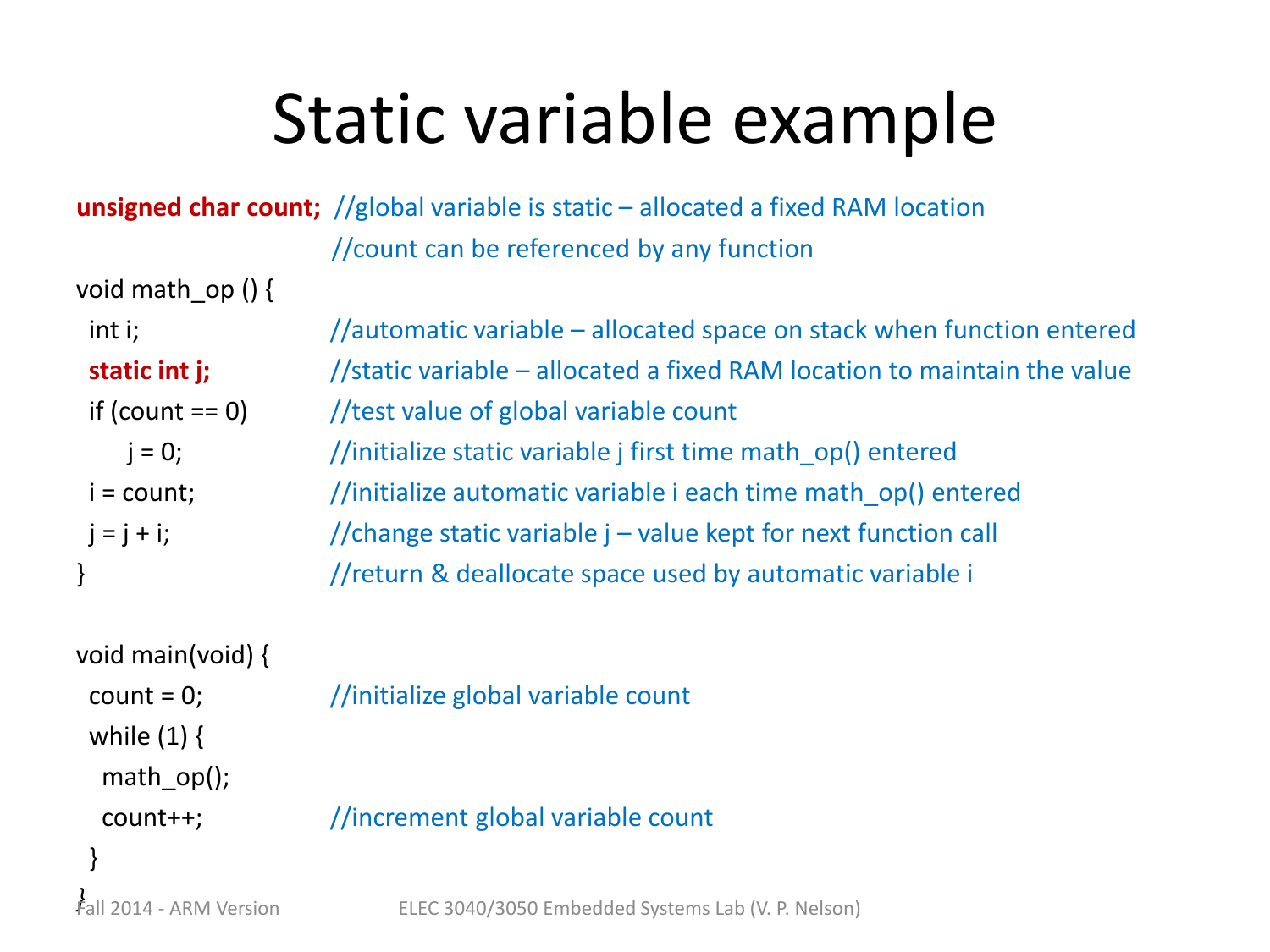# C statement types

- Simple variable assignments
	- Includes input/output data transfers
- Arithmetic operations
- Logical/shift operations
- Control structures
	- IF, WHEN, FOR, SELECT
- Function calls
	- User-defined and/or library functions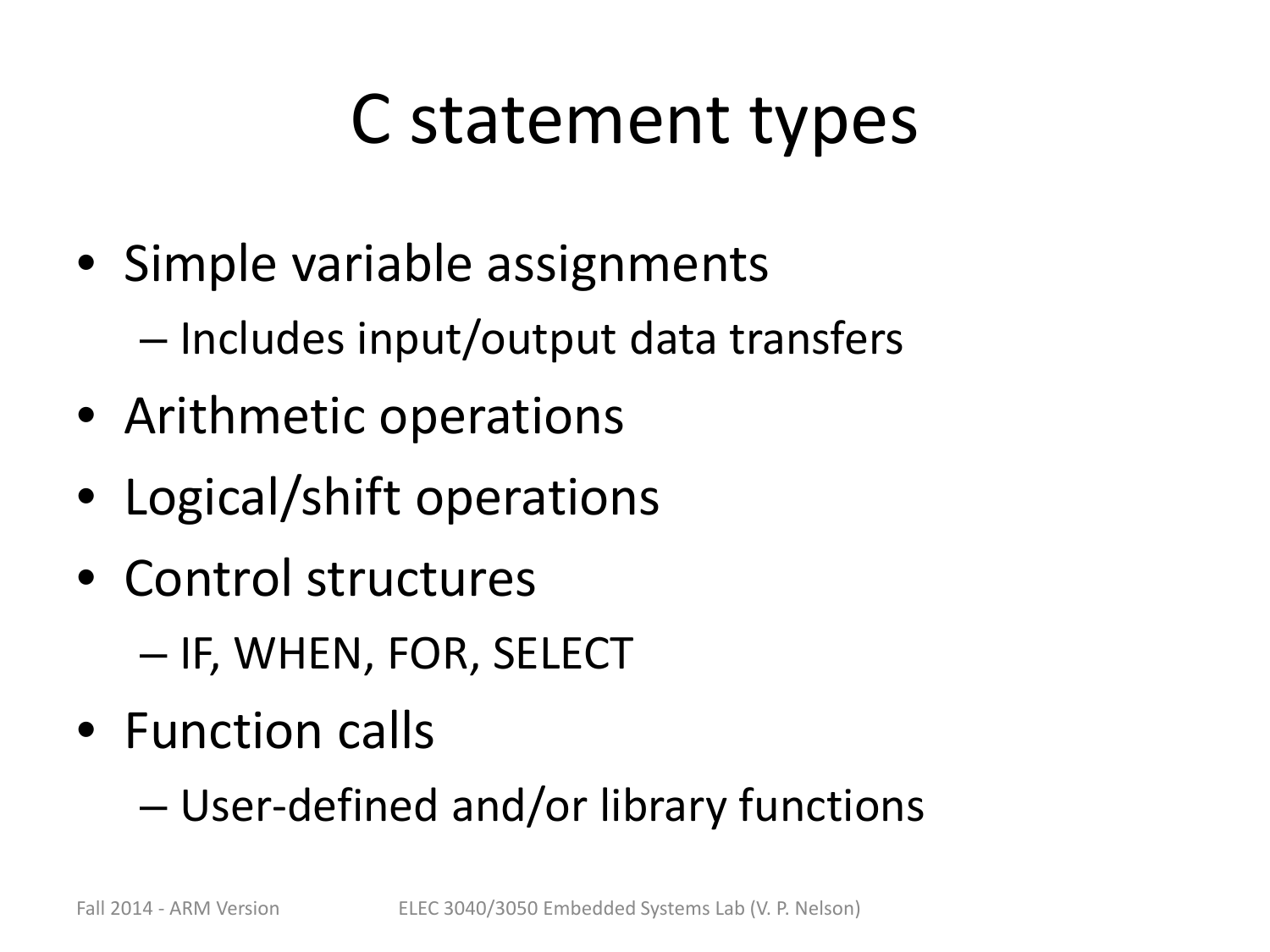# Arithmetic operations

 $C$  examples – with standard arithmetic operators

| int i, j, $k$ ;    | // 32-bit signed integers                        |
|--------------------|--------------------------------------------------|
| $uint8_t m, n, p;$ | // 8-bit unsigned numbers                        |
| $i = j + ki$       | // add 32-bit integers                           |
| $m = n - 5i$       | // subtract 8-bit numbers                        |
| $j = i * k;$       | // multiply 32-bit integers                      |
| $m = n / pi$       | // quotient of 8-bit divide                      |
| $m = n$ % p;       | // remainder of 8-bit divide                     |
|                    | $i = (j + k) * (i - 2)i$ //arithmetic expression |

 $*,$  /, % are higher in precedence than  $+$ ,  $-$  (higher precedence applied  $1<sup>st</sup>$ ) Example:  $j * k + m / n = (j * k) + (m / n)$ 

Floating-point formats are not directly supported by Cortex-M3 CPUs.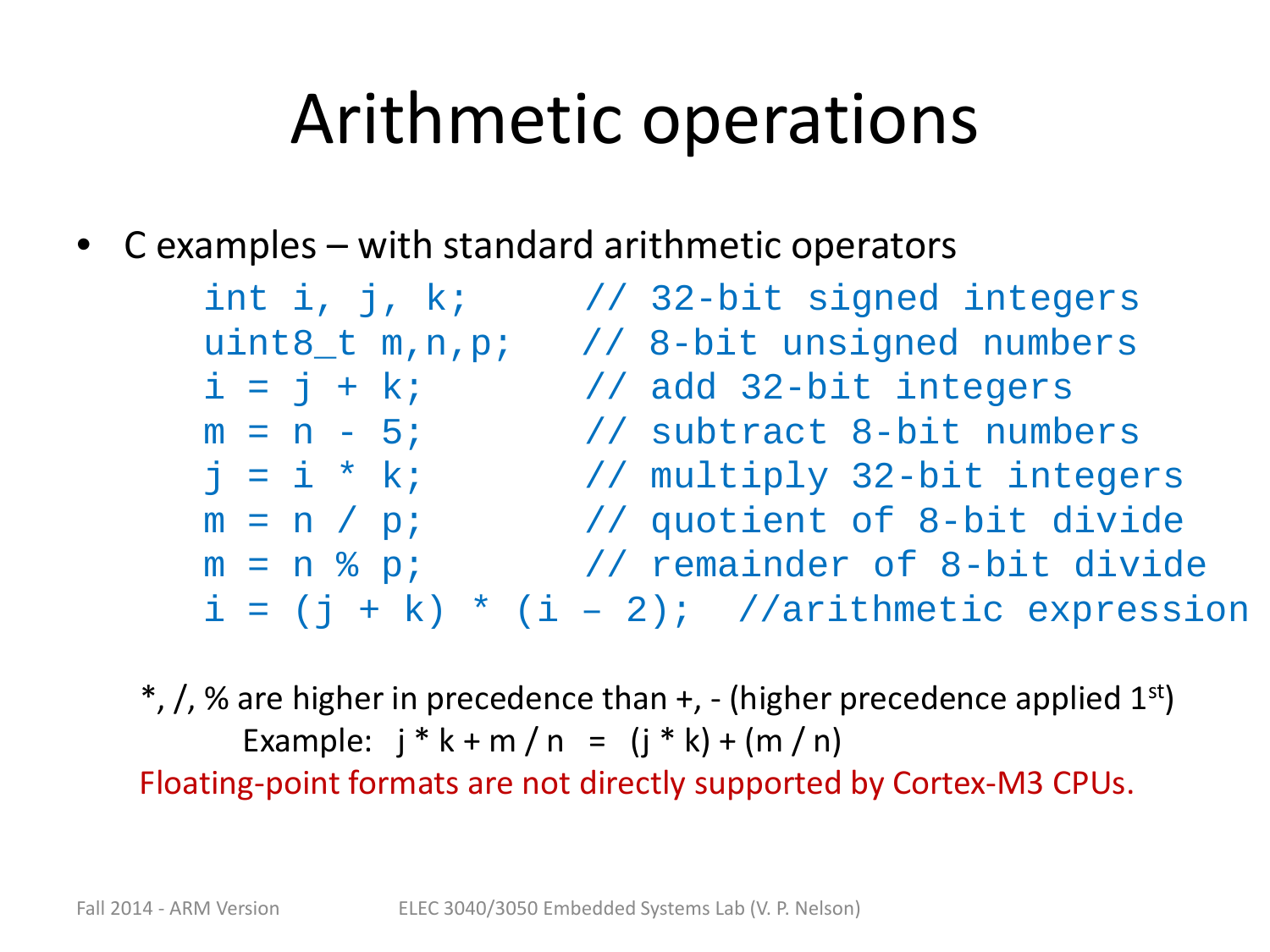# Bit-parallel logical operators

Bit-parallel (bitwise) logical operators produce n-bit results of the corresponding logical operation:

| $\&(AND)$ (OR)      |                 |                |                         |                         |                 | $\wedge$ (XOR) $\sim$ (Complement) |          |                   |                         |  |
|---------------------|-----------------|----------------|-------------------------|-------------------------|-----------------|------------------------------------|----------|-------------------|-------------------------|--|
| $C = A & B;$        | A               |                |                         |                         | 0 1 1 0 0 1 1 0 |                                    |          |                   |                         |  |
| (AND)               | $\, {\bf B} \,$ | 1 <sub>0</sub> |                         |                         | 110011          |                                    |          |                   |                         |  |
|                     | C               |                |                         | $0 \t0 \t1$             |                 | $0\quad 0$                         |          | 010               |                         |  |
| $C = A \mid B;$     | ${\bf A}$       |                |                         |                         | 0 1 1 0 0 1 0   |                                    |          |                   | $\overline{\mathbf{0}}$ |  |
| (OR)                | $\mathbf B$     | $\mathbf 0$    | $\overline{\mathbf{0}}$ | $\overline{\mathbf{0}}$ | 10              |                                    |          | $0\quad 0\quad 0$ |                         |  |
|                     | $\mathbf C$     |                | $0\quad 1$              |                         | $1\quad1$       |                                    |          | 0 1 0 0           |                         |  |
| $C = A^{\wedge} B;$ | ${\bf A}$       |                |                         |                         | 0 1 1 0 0 1 0   |                                    |          |                   | $\overline{\mathbf{0}}$ |  |
| (XOR)               | $\, {\bf B} \,$ | 1 0            |                         |                         | 110             |                                    | $\bf{0}$ | 11                |                         |  |
|                     | $\mathbf C$     |                | 110                     |                         | 1 <sub>0</sub>  |                                    |          | 111               |                         |  |
| $B = \sim A$ ;      | A               |                | 01                      | $\mathbf{1}$            |                 |                                    | 0 0 1 0  |                   | - 0                     |  |
| (COMPLEMENT)        | $\, {\bf B} \,$ | 1              | O                       | $\mathbf 0$             | 1               | 1                                  | $\bf{O}$ | $\mathbf{1}$      |                         |  |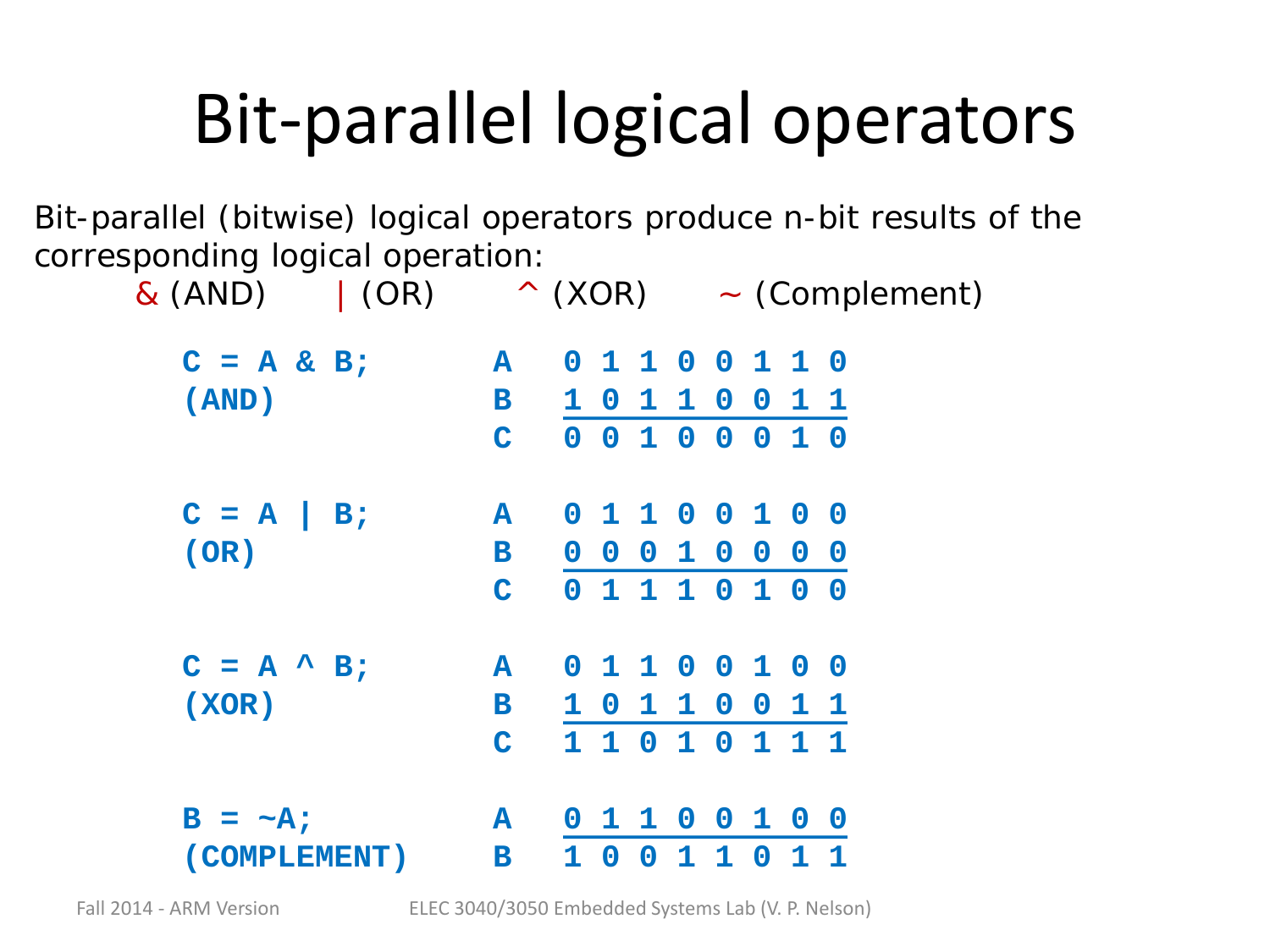# Bit set/reset/complement/test

• Use a "mask" to select bit(s) to be altered

|  |  | $C = A & OxFE$ ; A abcdefgh             |            |                 |  |           |                                                     |
|--|--|-----------------------------------------|------------|-----------------|--|-----------|-----------------------------------------------------|
|  |  | 0xFE                                    |            |                 |  |           | 1 1 1 1 1 1 1 0 Clear selected bit of A             |
|  |  | $\mathbf C$                             |            | abcdefg0        |  |           |                                                     |
|  |  | $C = A & 0x01;$ A abcdefgh              |            |                 |  |           |                                                     |
|  |  | 0xFE                                    |            | 0 0 0 0 0 0 0 1 |  |           | Clear all but the selected bit of A                 |
|  |  | $\mathbf C$                             | $0\quad 0$ | 00000h          |  |           |                                                     |
|  |  | $C = A$ 0x01; A abcdefgh                |            |                 |  |           |                                                     |
|  |  |                                         |            |                 |  |           | $0 \times 01$ 0 0 0 0 0 0 0 1 Set selected bit of A |
|  |  | $\mathbf C$                             |            | abcdefg1        |  |           |                                                     |
|  |  | $C = A \wedge 0x01$ ; A a b c d e f g h |            |                 |  |           |                                                     |
|  |  | $0 \times 01$ 0 0 0 0 0 0 0 1           |            |                 |  |           | Complement selected bit of A                        |
|  |  | $\mathbf C$                             |            |                 |  | abcdefgh' |                                                     |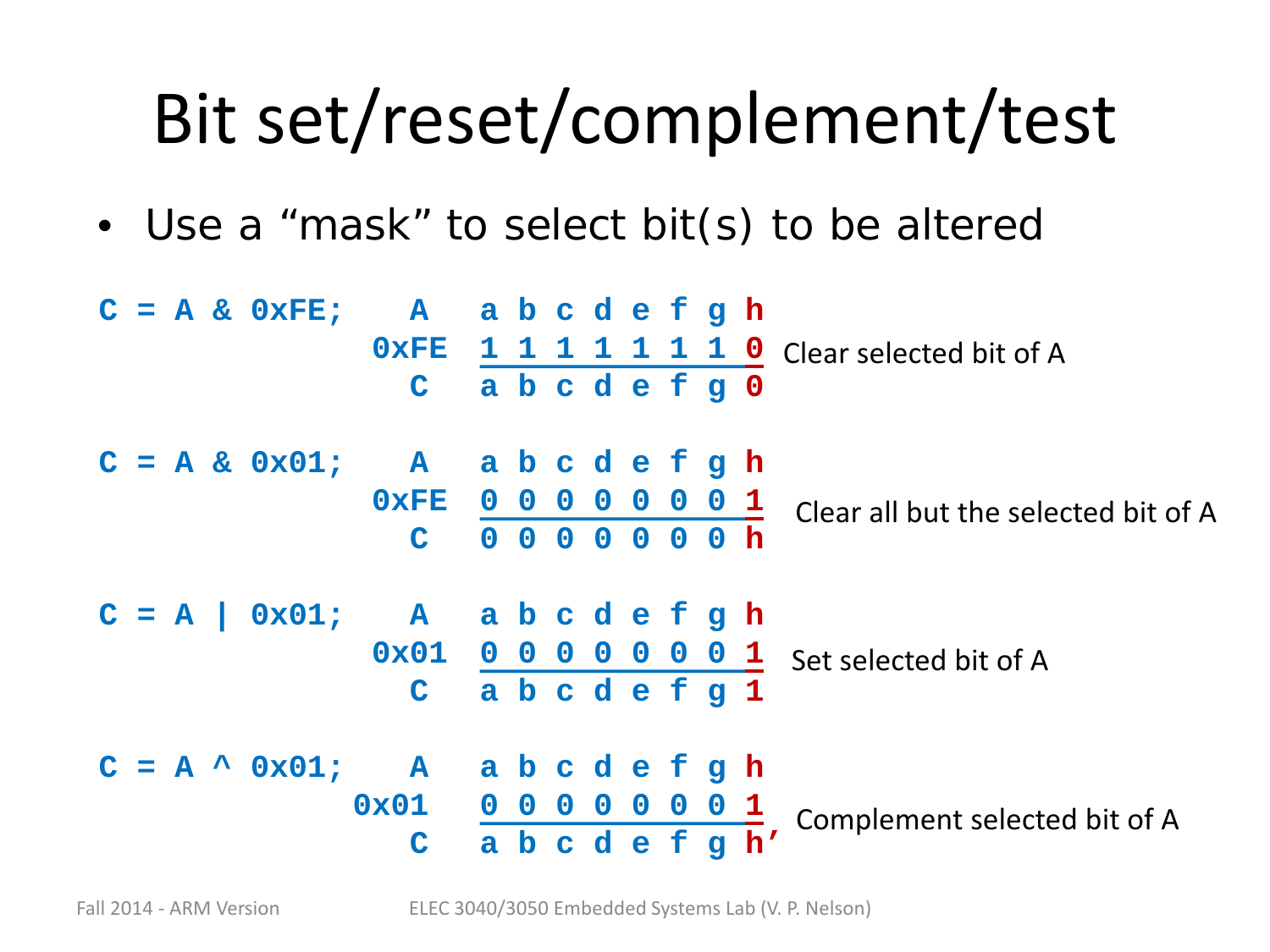# Bit examples for input/output

• Create a "pulse" on bit 0 of PORTA (assume bit is initially 0)

> *PORTA = PORTA | 0x01; //Force bit 0 to 1 PORTA = PORTA & 0xFE; //Force bit 0 to 0*

#### • Examples:

*if ( (PORTA & 0x80) != 0 ) //Or: ((PORTA & 0x80) == 0x80) bob(); // call bob() if bit 7 of PORTA is 1 c = PORTB & 0x04; // mask all but bit 2 of PORTB value if ((PORTA & 0x01) == 0) // test bit 0 of PORTA PORTA = c | 0x01; // write c to PORTA with bit 0 set to 1*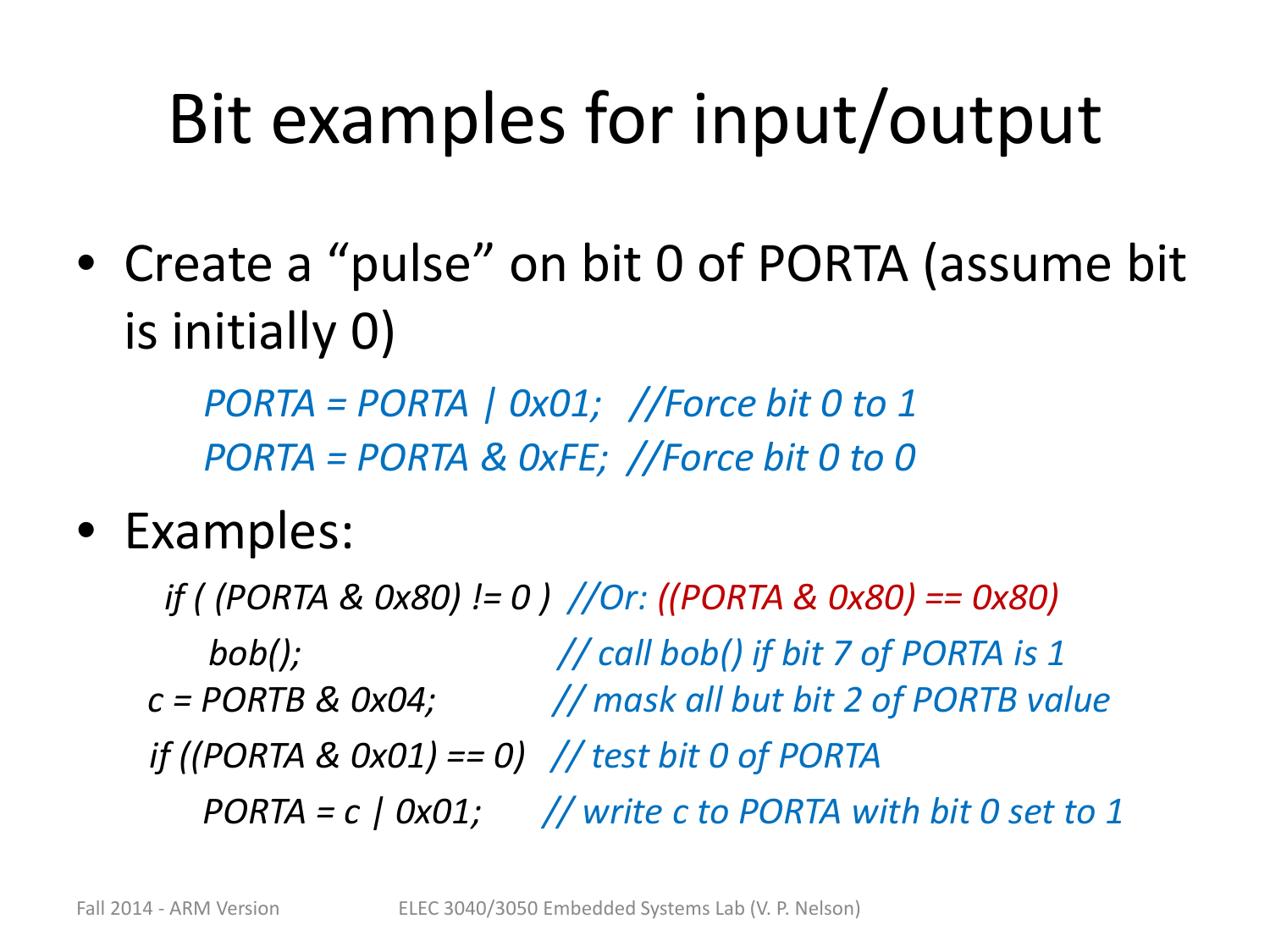#### Example of µC register address definitions in *STM32Lxx.h*

*(read this header file to view other peripheral functions)*

#define PERIPH\_BASE ((uint32\_t)0x40000000) //Peripheral base address in memory #define AHBPERIPH\_BASE (PERIPH\_BASE + 0x20000) //AHB peripherals /\* Base addresses of blocks of GPIO control/data registers \*/ #define GPIOA\_BASE (AHBPERIPH\_BASE + 0x0000) //Registers for GPIOA #define GPIOB\_BASE (AHBPERIPH\_BASE + 0x0400) //Registers for GPIOB #define GPIOA ((GPIO TypeDef \*) GPIOA\_BASE) //Pointer to GPIOA register block #define GPIOB ((GPIO TypeDef \*) GPIOB BASE) //Pointer to GPIOB register block /\* Address offsets from GPIO base address – block of registers defined as a "structure" \*/ typedef struct  $\mathfrak{c}$ IO uint32 t MODER; /\*!< GPIO port mode register, Address offset: 0x00 \*/ IO uint16 t OTYPER; /\*!< GPIO port output type register, Address offset: 0x04 \*/ uint16 t RESERVED0;  $/$ \*!< Reserved, 0x06 \*/ IO uint32 t OSPEEDR; /\*!< GPIO port output speed register, Address offset: 0x08 \*/ IO uint32 t PUPDR; /\*!< GPIO port pull-up/pull-down register, Address offset: 0x0C \*/ IO uint16 t IDR;  $/$ \*!< GPIO port input data register, Address offset: 0x10 \*/ uint16 t RESERVED1;  $/$ \*!< Reserved, 0x12 \*/  $\blacksquare$  IO uint16 t ODR; /\*!< GPIO port output data register,  $\blacksquare$  Address offset: 0x14  $\blacksquare$ uint16 t RESERVED2;  $/$ \*!< Reserved, 0x16  $/$ IO uint16 t BSRRL; /\*!< GPIO port bit set/reset low registerBSRR, Address offset: 0x18 \*/ IO uint16 t BSRRH; /\*!< GPIO port bit set/reset high registerBSRR, Address offset: 0x1A \*/ IO uint32 t LCKR; /\*!< GPIO port configuration lock register, Address offset: 0x1C \*/

IO uint32 t AFR[2]; /\*!< GPIO alternate function low register, Address offset: 0x20-0x24 \*/ } GPIO\_TypeDef;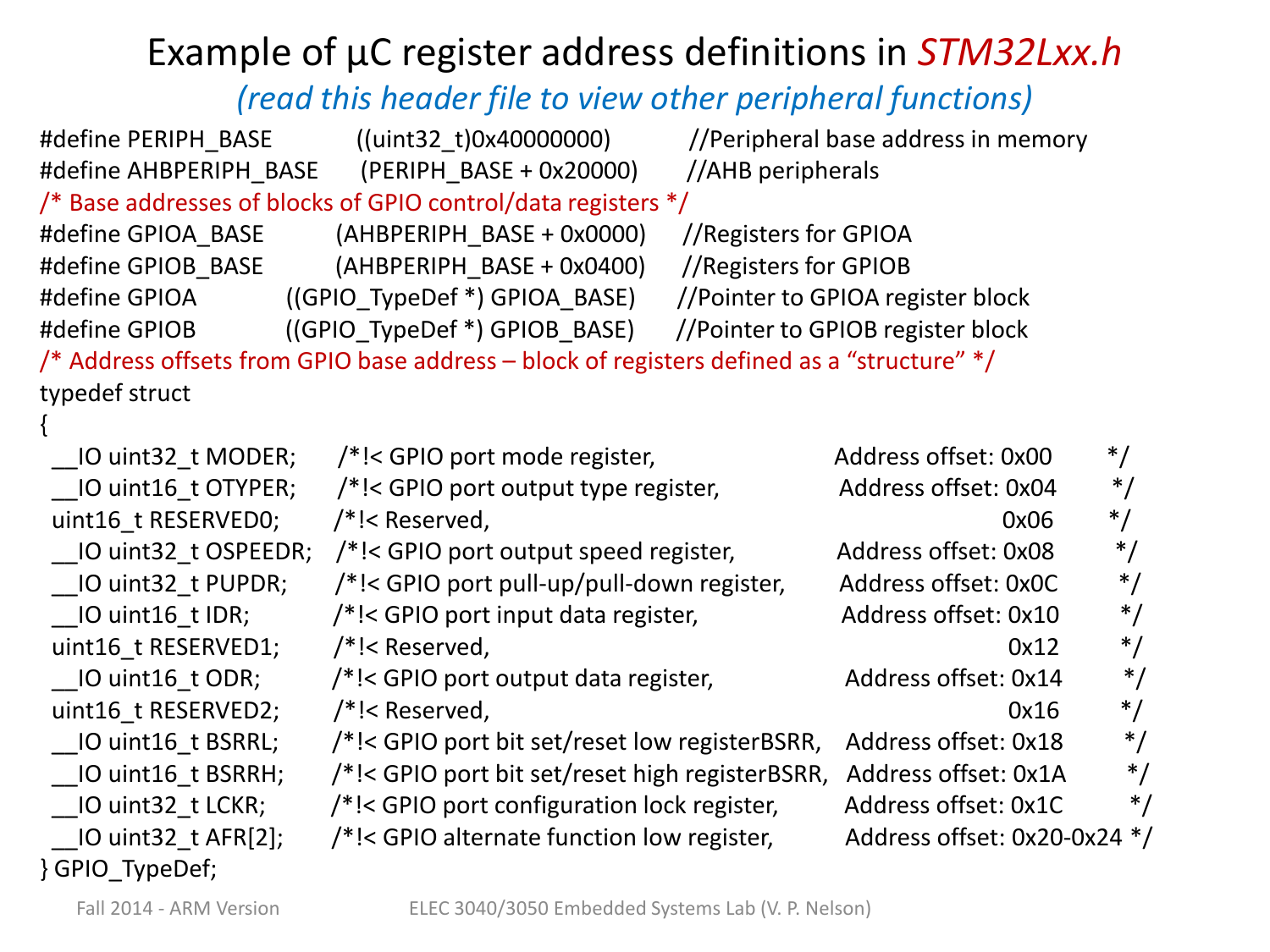Example: I/O port bits (using bottom half of GPIOB) 7 6 5 4 3 2 1 0 GPIOB h | g | f | e | d | c | b | a  $\blacktriangle$ Switch connected to bit 4 (PB4) of GPIOB uint16 t sw;  $//16-bit unsigned type since GPIOB 1DR and ODR = 16 bits$  $sw = GPIOB\rightarrow IDR;$   $// sw = xxxxxxxxhgfedcba (upper 8 bits from PB15-PB8)$ sw = GPIOB->IDR & 0x0010; // sw = 000e0000 (mask all but bit 4) // Result is sw = 00000000 or 00010000 if (sw  $== 0x01$ )  $//$  NEVER TRUE for above sw, which is 000e0000 if (sw ==  $0x10$ )  $\frac{1}{\sqrt{TRUE}}$  if e=1 (bit 4 in result of PORTB &  $0x10$ ) if  $(sw == 0)$  // TRUE if  $e=0$  in PORTB & 0x10  $(sw=00000000)$ if  $(sw != 0)$  // TRUE if e=1 in PORTB & 0x10  $(sw=00010000)$ GPIOB->ODR = 0x005a; // Write to 16 bits of GPIOB; result is 01011010 GPIOB->ODR  $= 0x10$ ; // Sets only bit e to 1 in GPIOB (GPIOB now hgf1dcba) GPIOB->ODR  $&=$  ~0x10;  $//$  Resets only bit e to 0 in GPIOB (GPIOB now hgf0dcba) if ((GPIOB->IDR & 0x10) == 1) // TRUE if e=1 (bit 4 of GPIOB)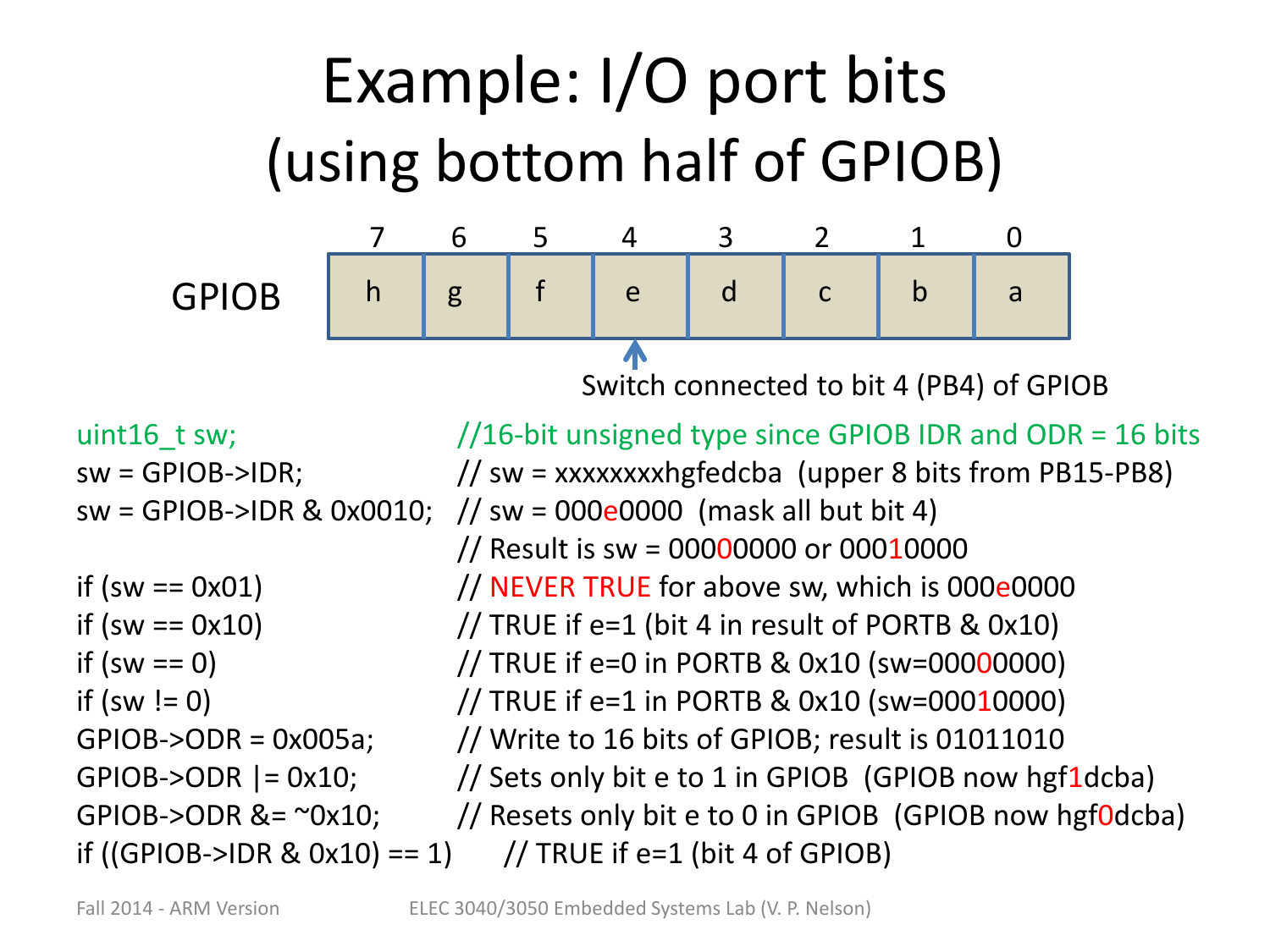# Shift operators

Shift operators:

 $x \gg y$  (right shift operand x by y bit positions)

 $x \ll y$  (left shift operand x by y bit positions)

Vacated bits are filled with 0's.

Shift right/left fast way to multiply/divide by power of 2

```
B = A << 3; A 1 0 1 0 1 1 0 1
(Left shift 3 bits) B 0 1 1 0 1 0 0 0
B = A >> 2; A 1 0 1 1 0 1 0 1
(Right shift 2 bits) B 0 0 1 0 1 1 0 1
B = '1';<br>B = 0 0 1 1 0 0 0 1 (ASCII 0x31)C = '5'; C = 0 \t0 \t1 \t( ASCII \t 0x35)D = (B \ll 4)   (C \& Ox0F);(B << 4) = 0 0 0 1 0 0 0 0 
    (C \& Ox0F) = 0 0 0 0 0D = 0 0 0 1 0 1 0 1 (Packed BCD 0x15)
```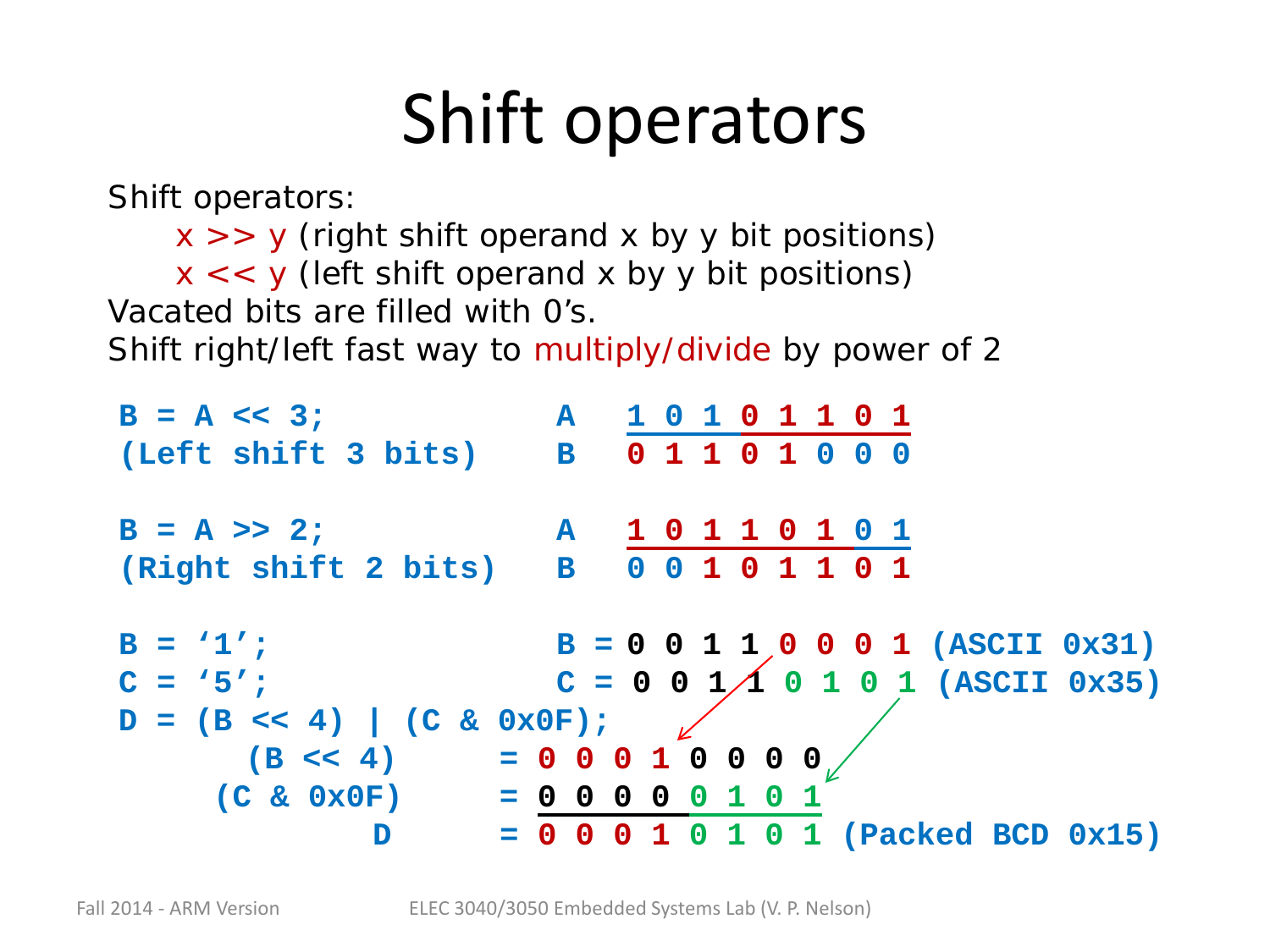# C control structures

- Control order in which instructions are executed (program flow)
- Conditional execution
	- Execute a set of statements if some condition is met
	- Select one set of statements to be executed from several options, depending on one or more conditions
- Iterative execution
	- Repeated execution of a set of statements
		- A specified number of times, or
		- Until some condition is met, or
		- While some condition is true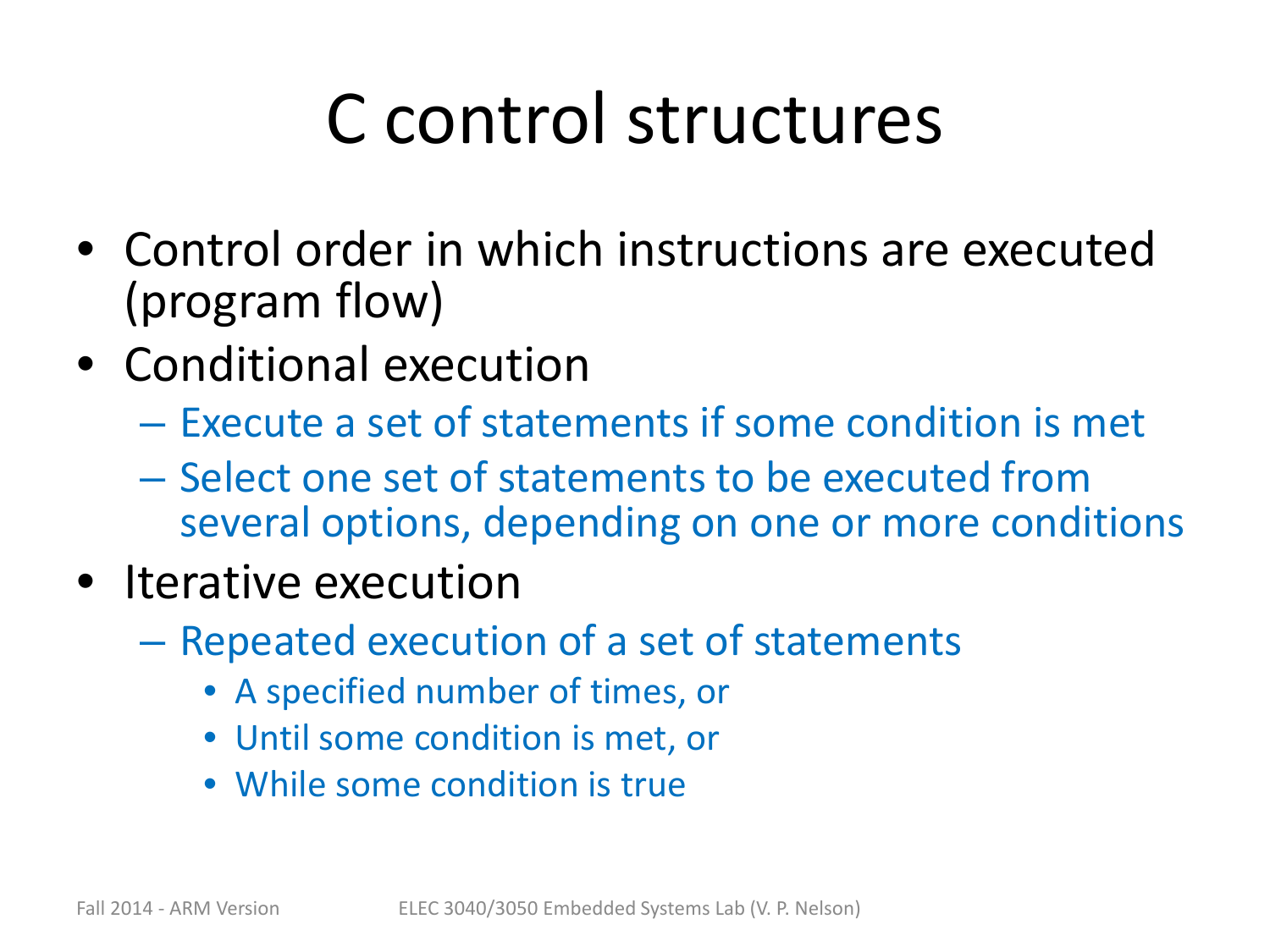#### IF-THEN structure

• Execute a set of statements if and only if some condition is met

```
if (a < b)
   { 
    statement s1;
    statement s2;
     ….
   }
                                         a < b?
                                                  Yes
                                         No
                                                             S1;
                                                             S2;
                                                             …
TRUE/FALSE condition
```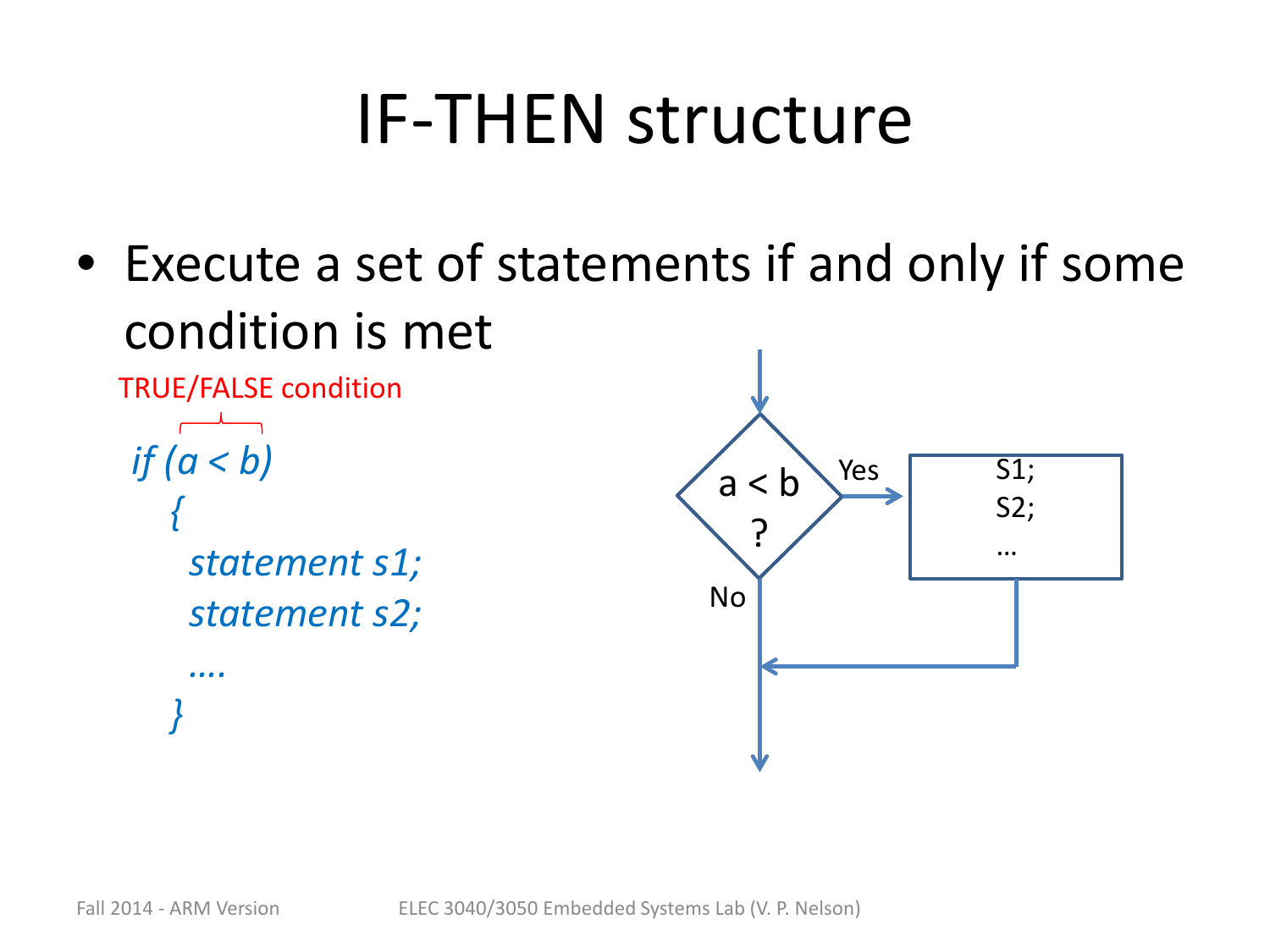# Relational Operators

• Test relationship between two variables/expressions

| <b>Test</b> | <b>TRUE condition</b>        | <b>Notes</b> |
|-------------|------------------------------|--------------|
| $(m == b)$  | m equal to b                 | Double $=$   |
| $(m != b)$  | m not equal to b             |              |
| (m < b)     | m less than b                | $\mathbf{1}$ |
| $(m \le b)$ | m less than or equal to b    | $\mathbf 1$  |
| (m > b)     | m greater than b             | $\mathbf 1$  |
| $(m \ge b)$ | m greater than or equal to b | $\mathbf 1$  |
| (m)         | m non-zero                   |              |
| (1)         | always TRUE                  |              |
| (0)         | always FALSE                 |              |

1. Compiler uses signed or unsigned comparison, in accordance with data types

#### Example:

*unsigned char a,b; int j,k; if (a < b) – unsigned if (j > k) - signed*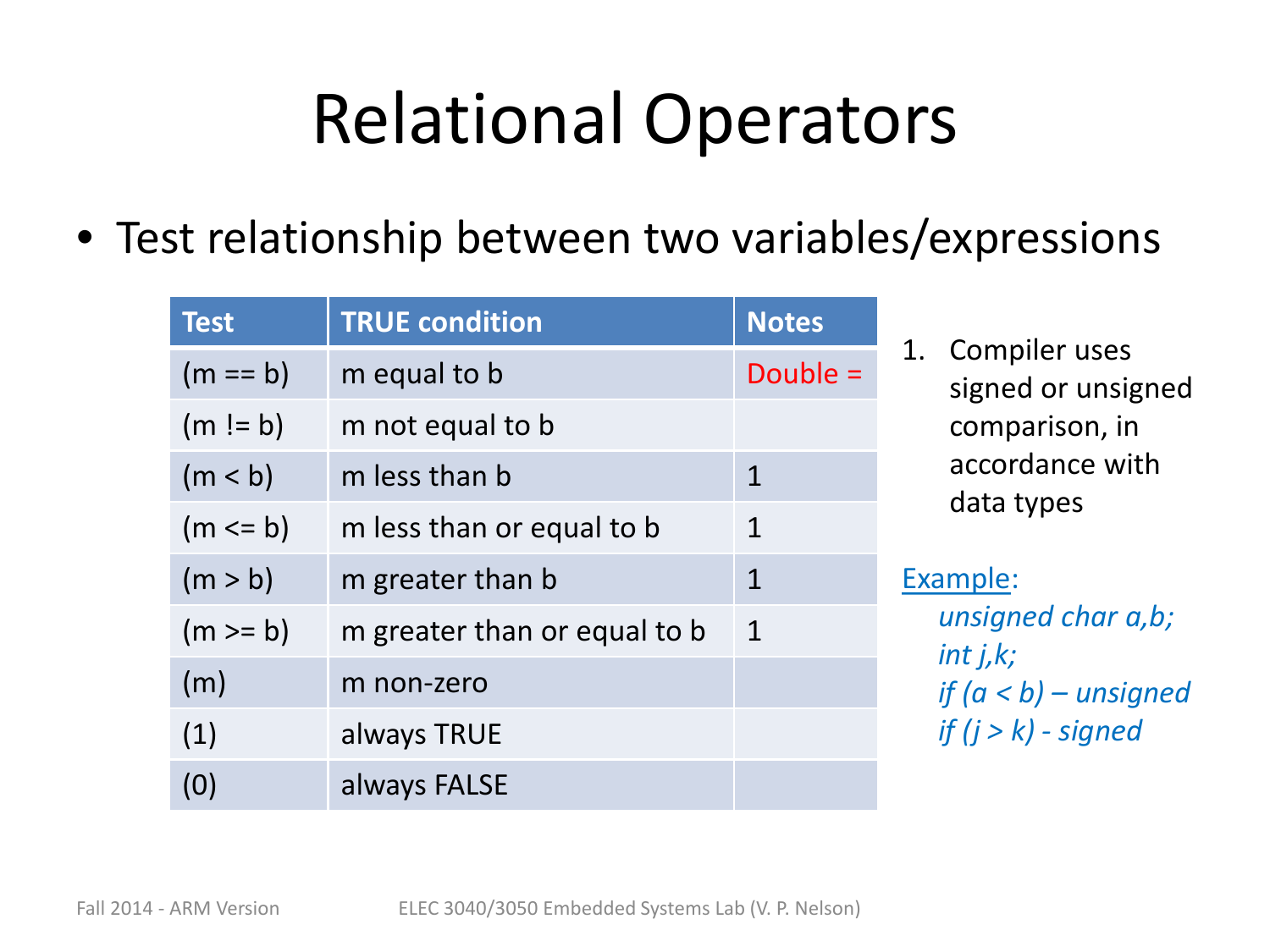#### Boolean operators

• Boolean operators && (AND) and  $\int$  (OR) produce TRUE/FALSE results when testing multiple TRUE/FALSE conditions

*if ((n > 1) && (n < 5)) //test for n between 1 and 5 if ((c = 'q') || (c = 'Q')) //test c = lower or upper case Q*

• Note the difference between Boolean operators &&, || and bitwise logical operators &, |

*if ( k && m) //test if k and m both TRUE (non-zero values) if ( k & m) //compute bitwise AND between m and n, //then test whether the result is non-zero (TRUE)*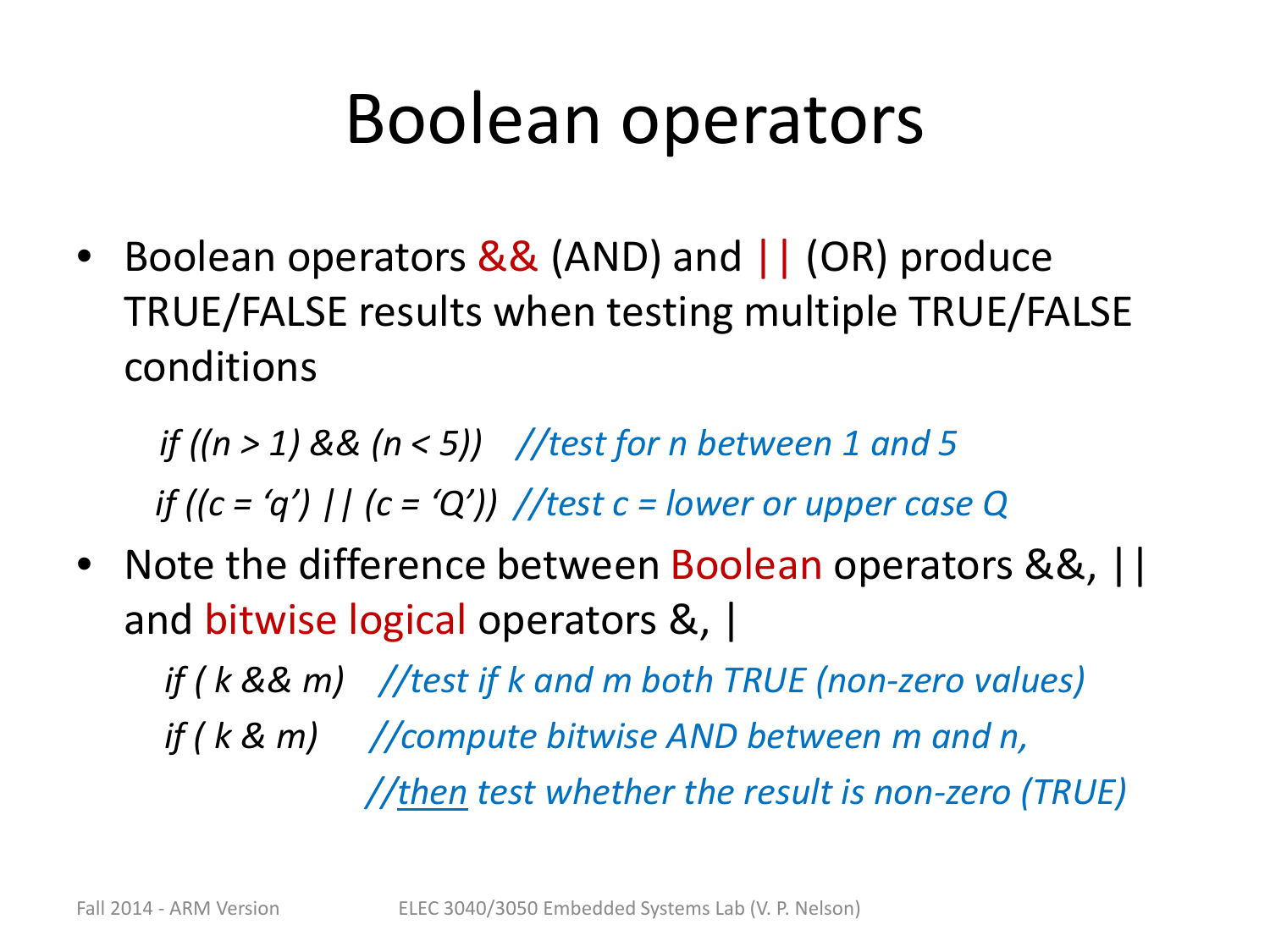#### Common error

• Note that == is a relational operator, whereas  $=$  is an assignment operator.

*if ( m == n) //tests equality of values of variables m and n if (m = n) //assigns value of n to variable m, and then //tests whether that value is TRUE (non-zero)*

The second form is a common error (omitting the second equal sign), and usually produces unexpected results, namely a TRUE condition if n is 0 and FALSE if n is non-zero.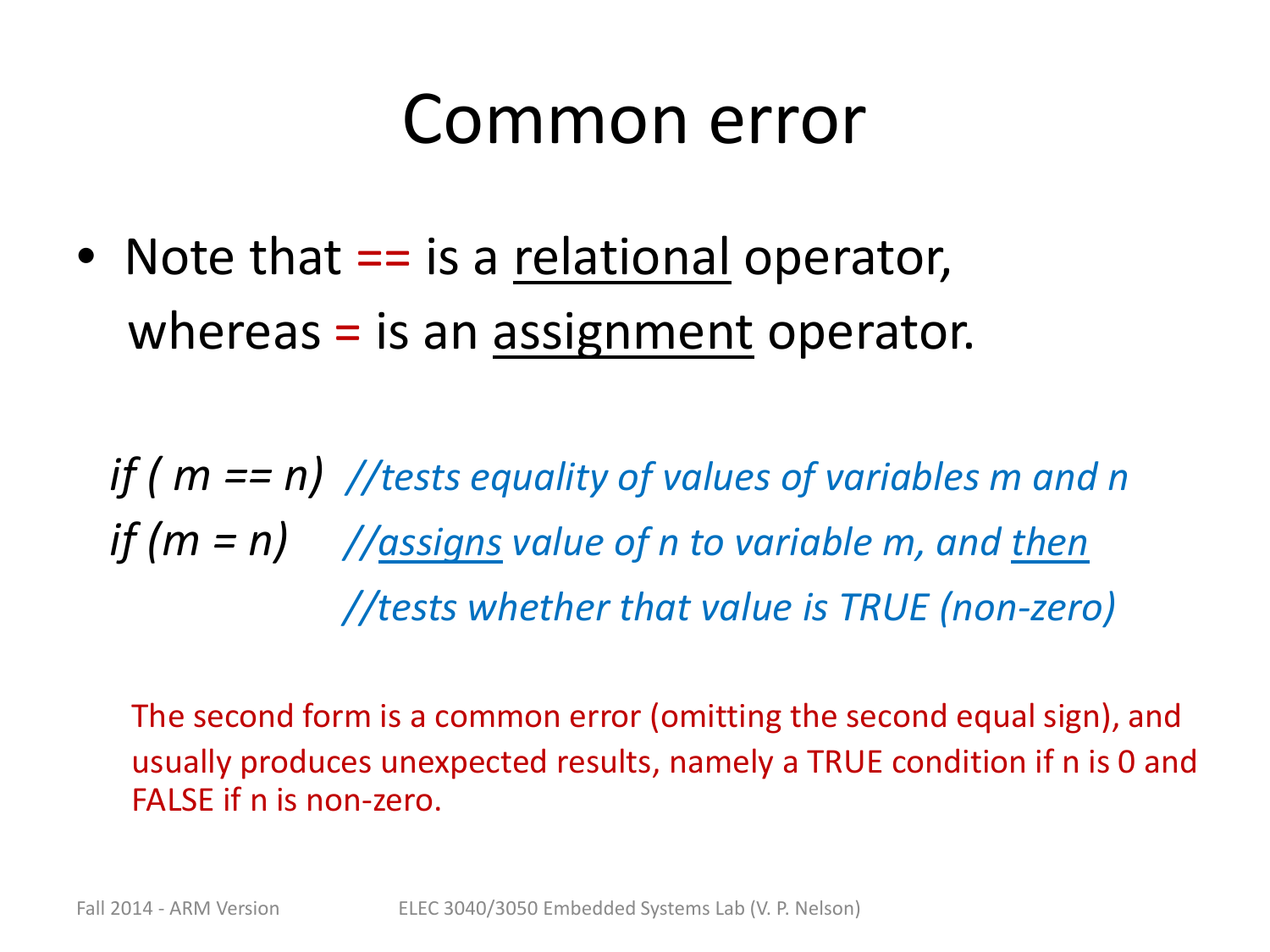## IF-THEN-ELSE structure

• Execute one set of statements if a condition is met and an alternate set if the condition is not met.

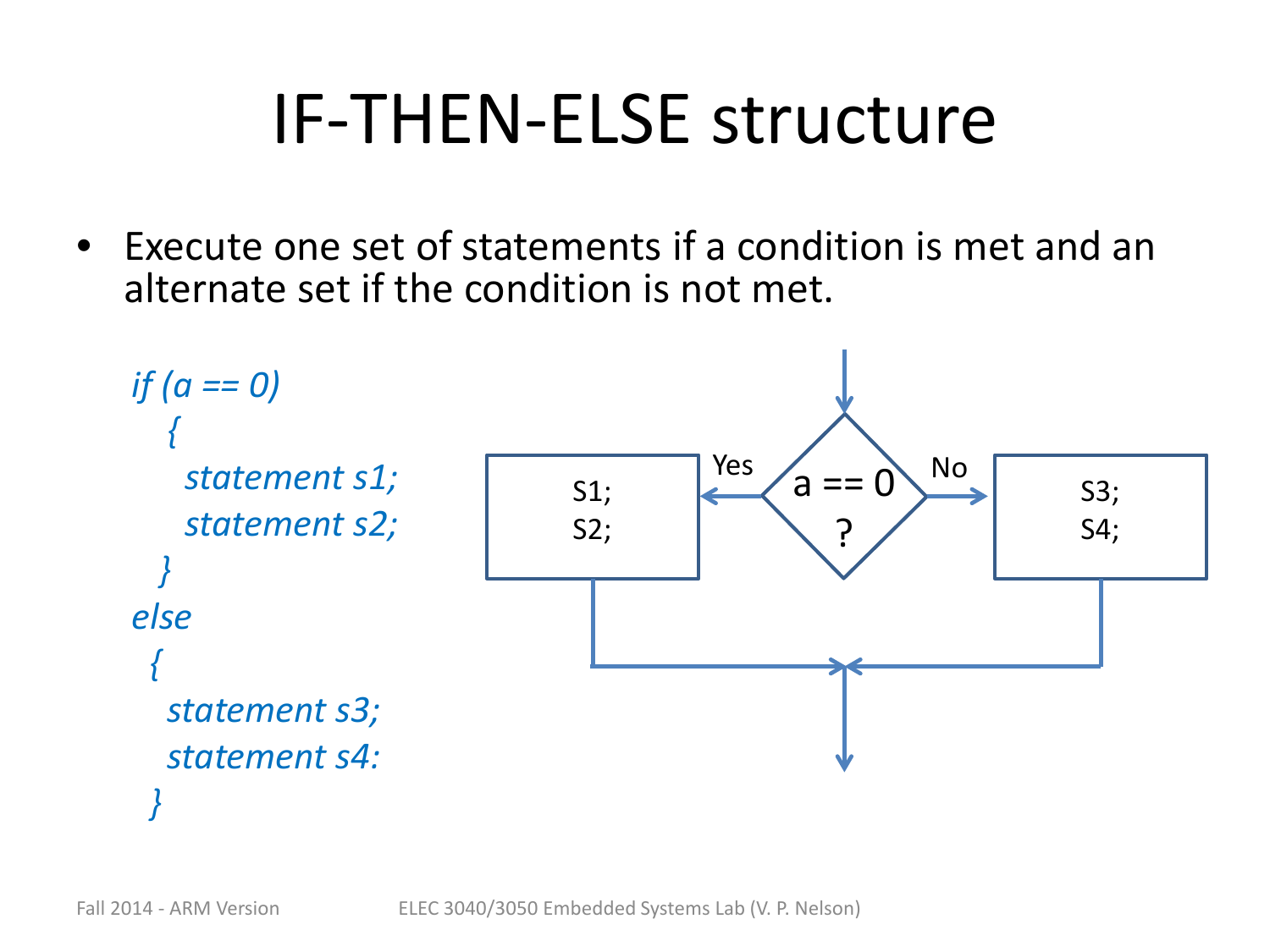#### IF-THEN-ELSE HCS12 assembly language vs C example

| AD PURI:          |  |  |  |  |  |
|-------------------|--|--|--|--|--|
| MAX TEMP:         |  |  |  |  |  |
| <b>VALVE OFF:</b> |  |  |  |  |  |
| VALVE ON:         |  |  |  |  |  |
| VAIVE DORT.       |  |  |  |  |  |

- AD\_PORT: EQU \$91 ; A/D Data Port
	- EQU 128 ; Maximum temperature
	- EQU 0 ; Bits for valve off
	- EQU 1 ; Bits for valve on
- VALVE\_PORT: EQU \$258 ; Port P for the valve



; END IF temperature > Allowed Maximum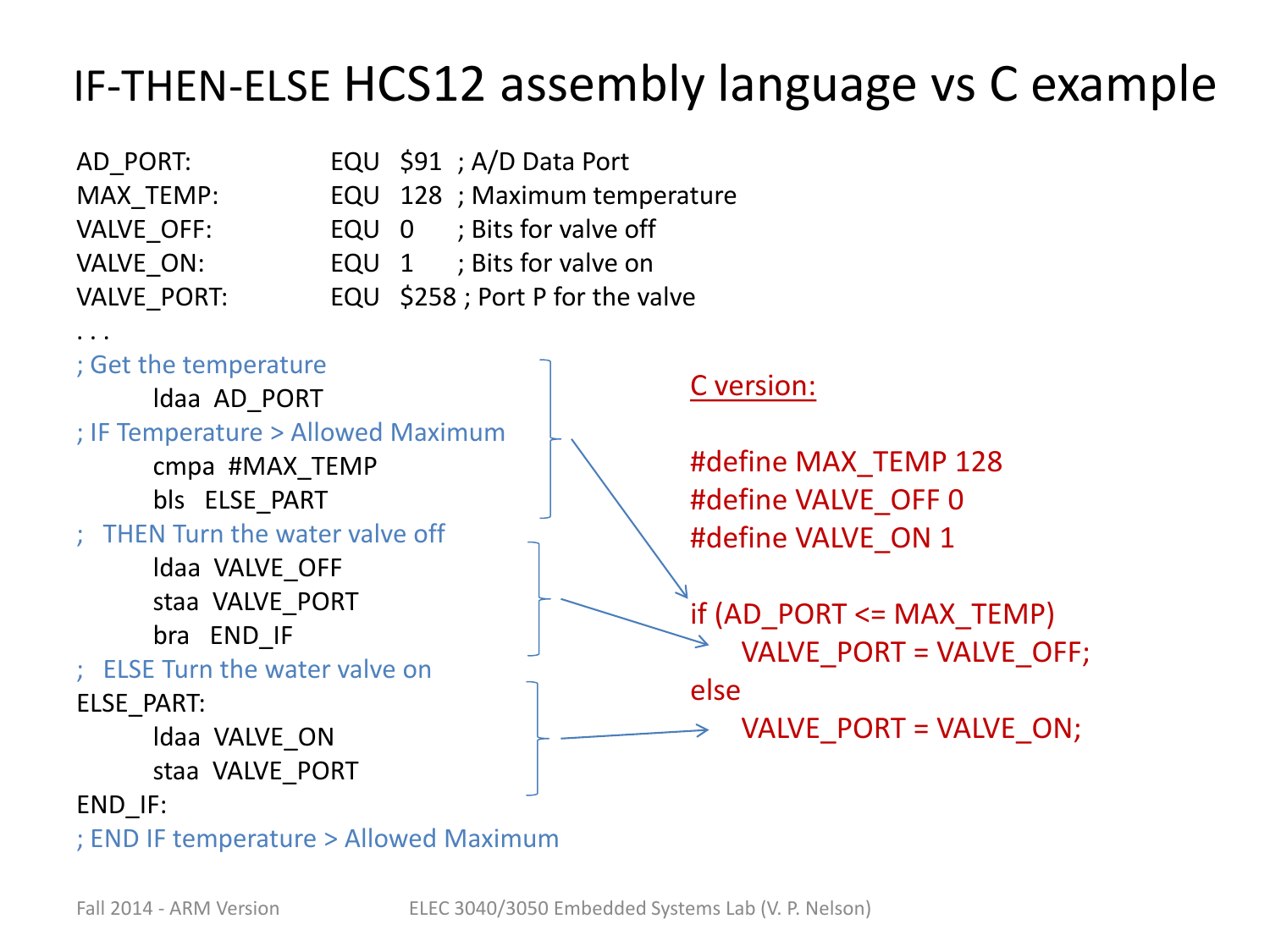# Ambiguous ELSE association

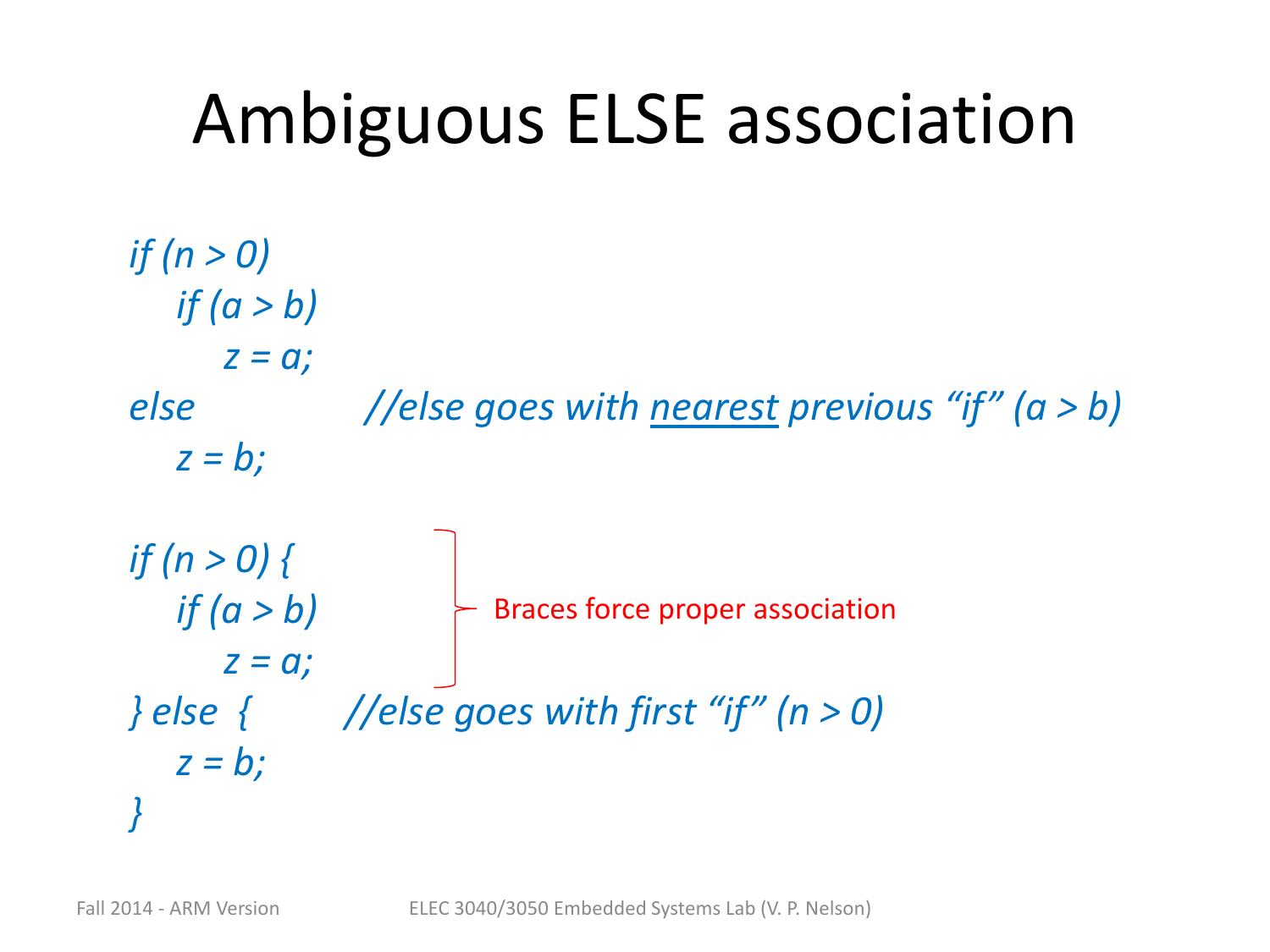# Multiple ELSE-IF structure

- Multi-way decision, with expressions evaluated in a specified order
- *if (n == 1) statement1; //do if n == 1 else if (n == 2) statement2; //do if n == 2 else if (n == 3) statement3; //do if n == 3 else*

*statement4; //do if any other value of n (none of the above)*

#### Any "statement" above can be replaced with a set of statements: {s1; s2; s3; …}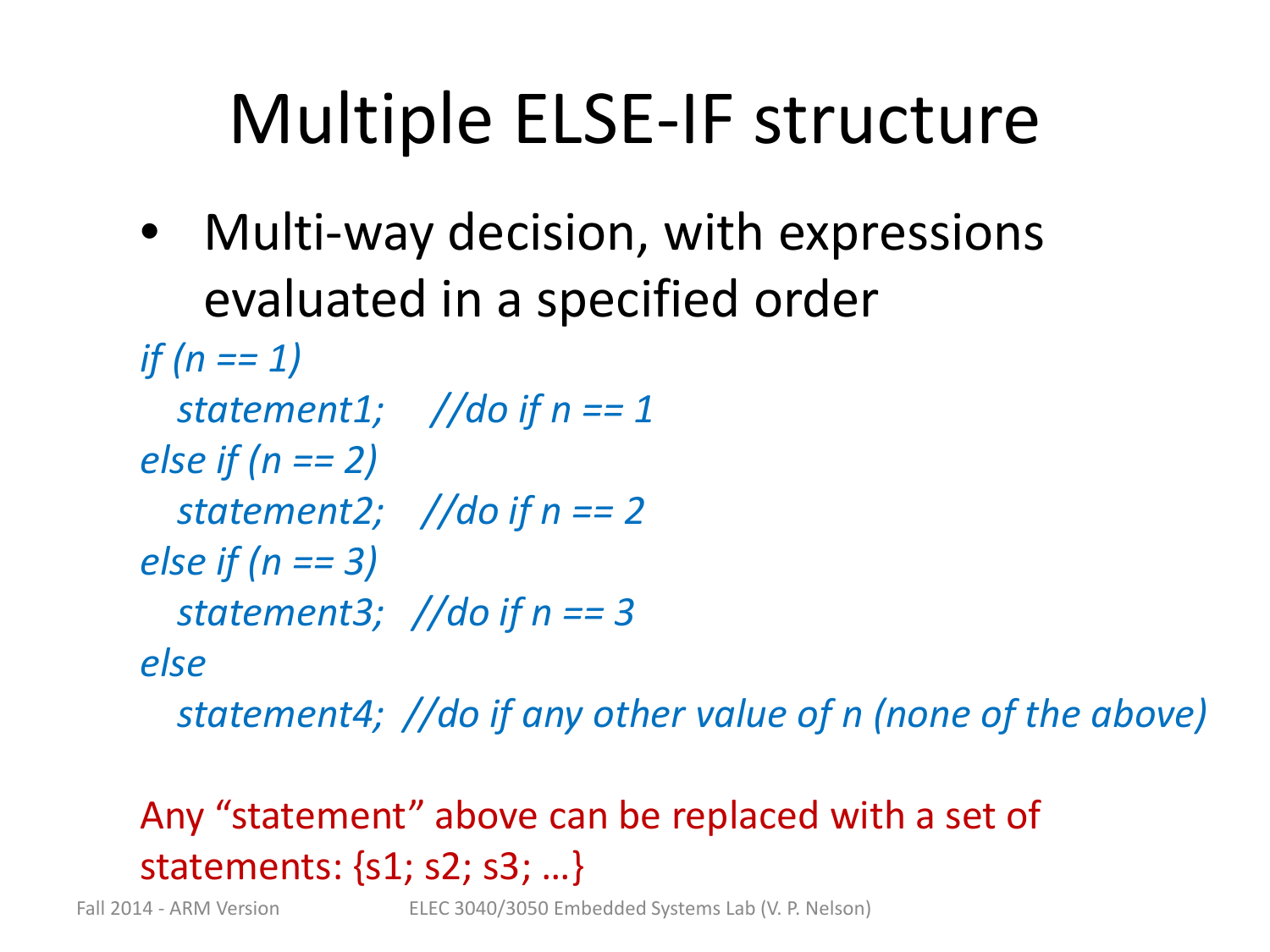## SWITCH statement

• Compact alternative to ELSE-IF structure, for multiway decision that tests one variable or expression for a number of constant values

*/\* example equivalent to that on preceding slide \*/ switch ( n) { //n is the variable to be tested case 0: statement1; //do if n == 0 case 1: statement2; // do if n == 1 case 2: statement3; // do if n == 2 default: statement4; //if for any other n value }* Any "statement" above can be replaced with a set of statements: {s1; s2; s3; …}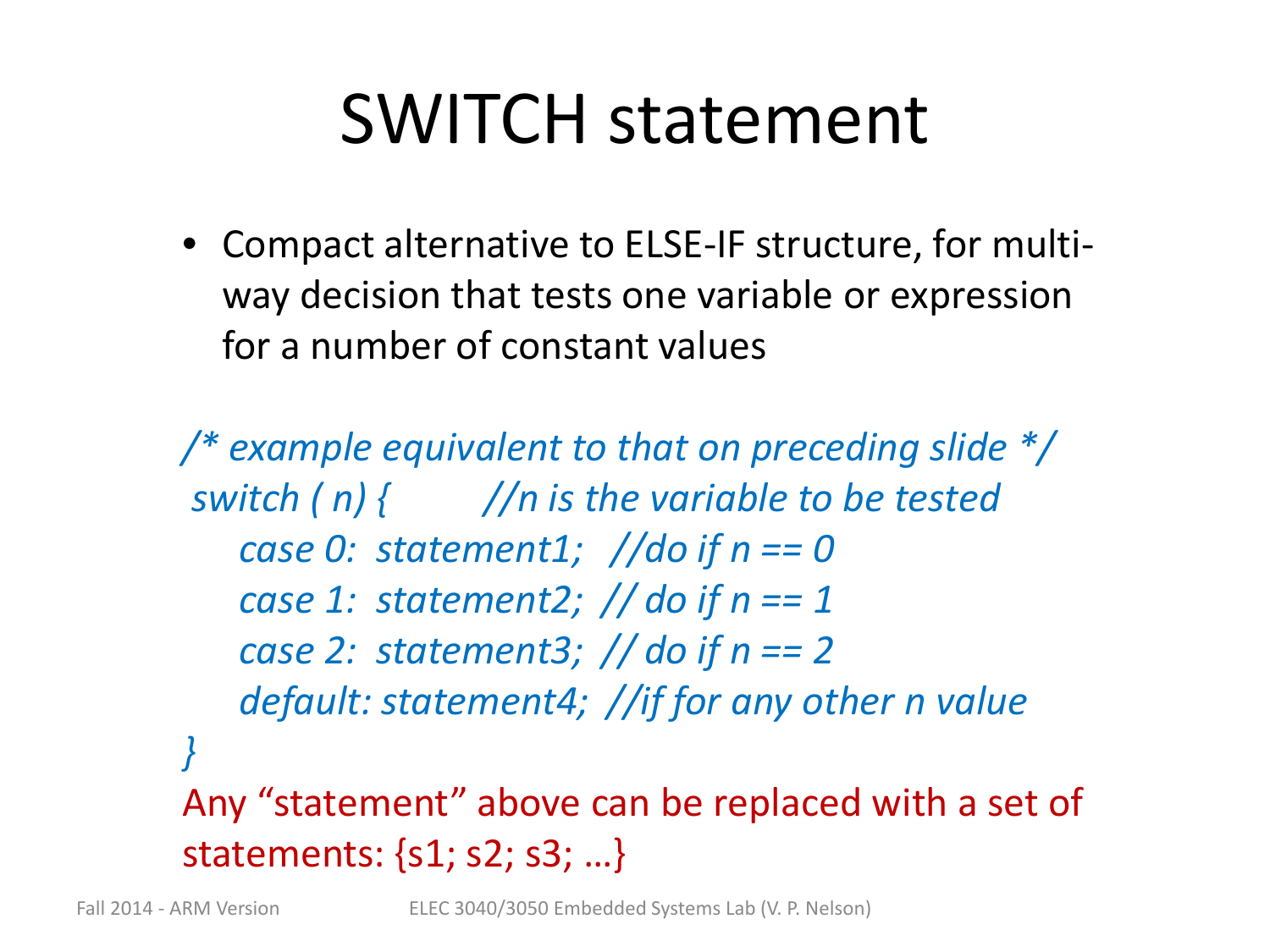# WHILE loop structure

• Repeat a set of statements (a "loop") as long as some condition is met

```
while (a < b)
  { 
    statement s1;
    statement s2;
    ….
  }
                                      a < bYes
                                      No
                                                         S1;
                                                         S2;
                                                          …
                                                  "loop" through these
                                                  statements while a < b
```
#### Something must eventually cause a >= b, to exit the loop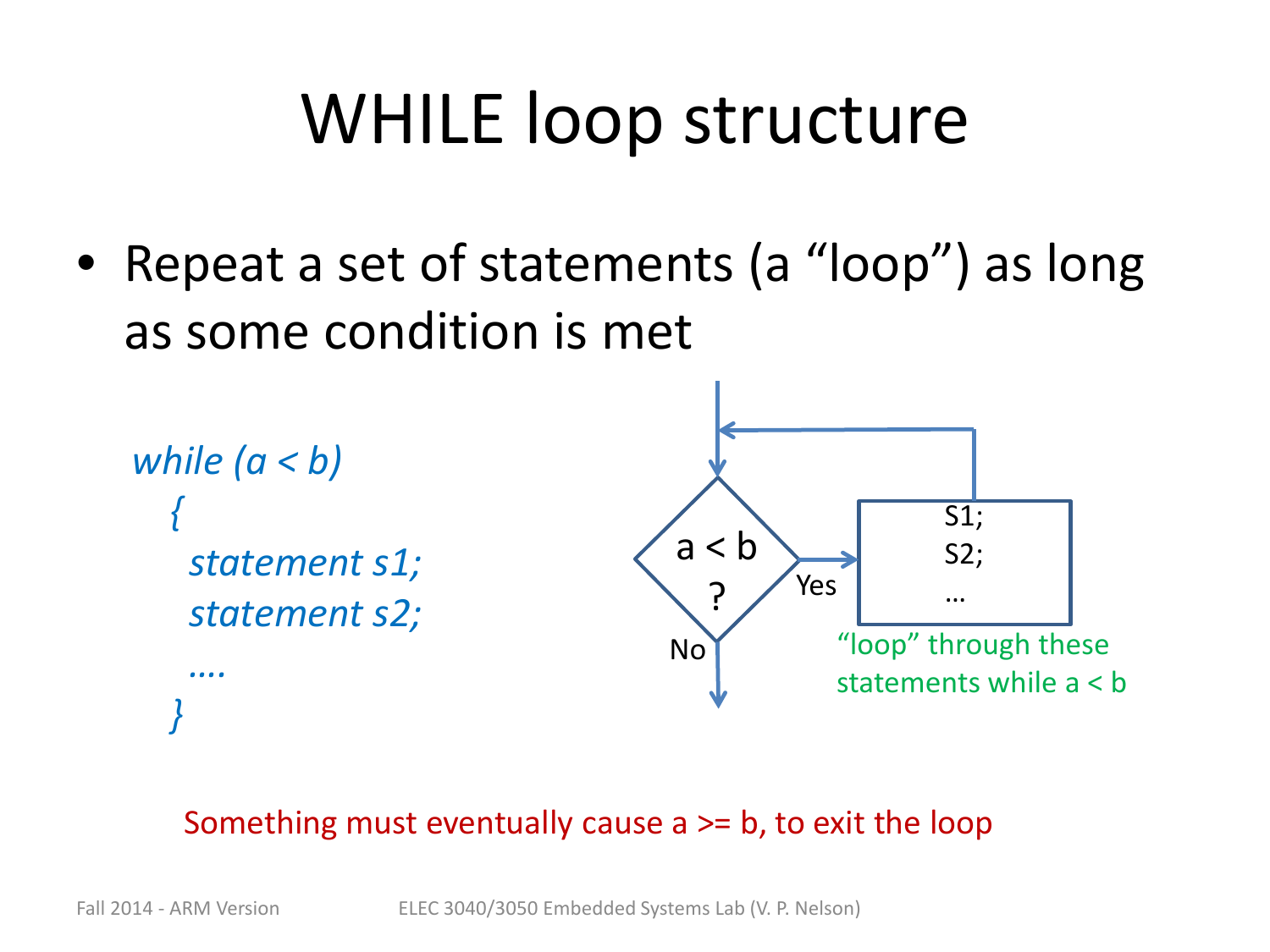WHILE loop example: C vs. HCS12 Assembly Language

C version:

#define MAX\_ALLOWED 128 #define LIGHT\_ON 1 #define LIGHT\_OFF 0

```
while (AD_PORT <= MAX_ALLOWED)
 \left\{ \right.LIGHT_PORT = LIGHT_ON;
  delay(); 
  LIGHT_PORT = LIGHT_OFF;
  delay();
 }
```
AD\_PORT: EQU \$91 ; A/D Data port MAX\_ALLOWED:EQU 128 ; Maximum Temp LIGHT\_ON: EQU 1 LIGHT\_OFF: EQU 0 LIGHT\_PORT: EQU \$258 ; Port P ; - - - ; Get the temperature from the A/D ldaa AD\_PORT ; WHILE the temperature > maximum allowed WHILE\_START: cmpa MAX\_ALLOWED bls END\_WHILE ; DO - Flash light 0.5 sec on, 0.5 sec off ldaa LIGHT\_ON staa LIGHT\_PORT ; Turn the light jsr delay ; 0.5 sec delay ldaa LIGHT\_OFF staa LIGHT PORT ; Turn the light off jsr delay End flashing the light, Get temperature from the A/D ldaa AD\_PORT ; END\_DO bra WHILE\_START END\_WHILE: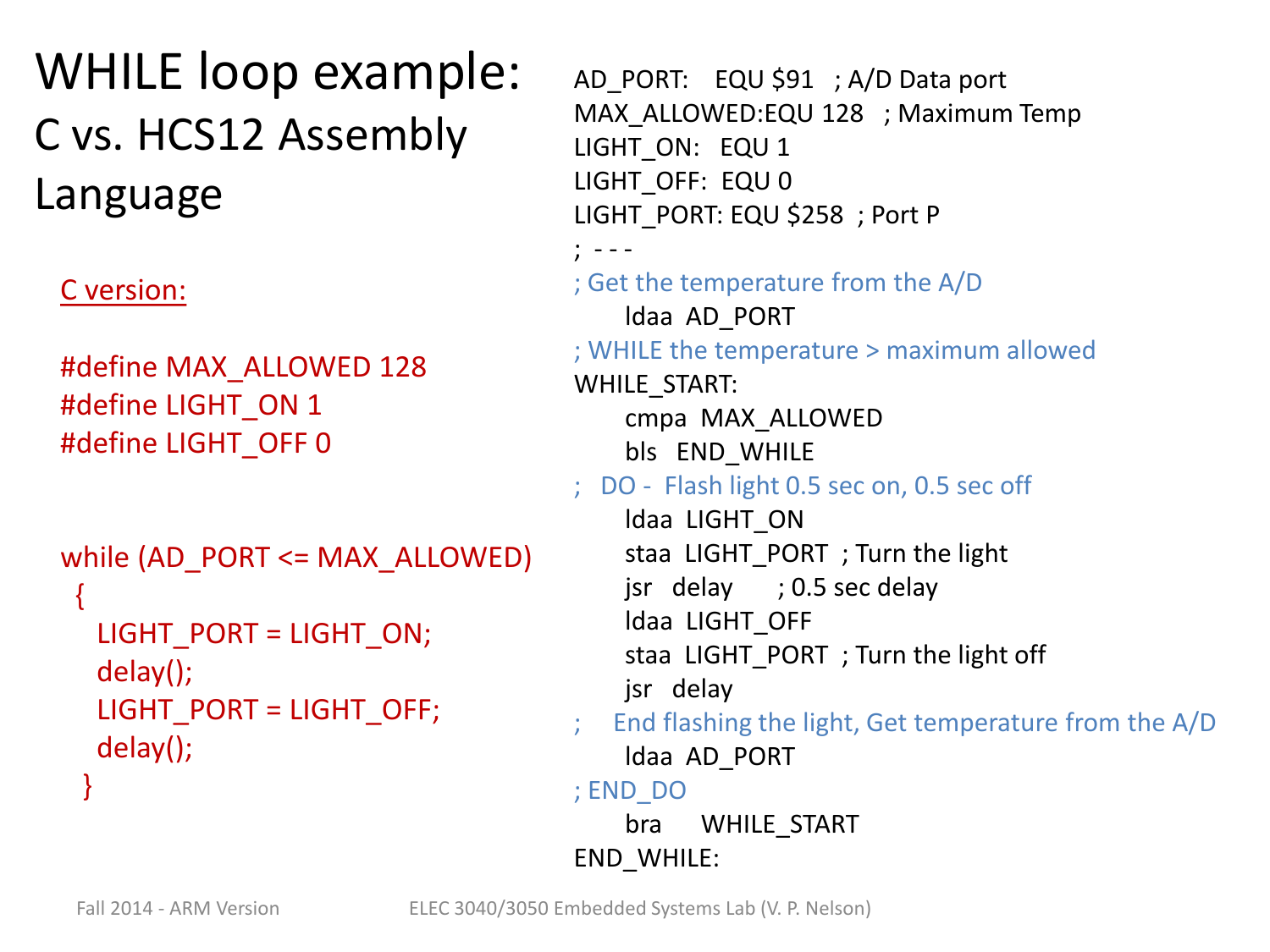## DO-WHILE loop structure

• Repeat a set of statements (one "loop") *until* some condition is met



*while (a < b);*



The condition is tested after executing the set of statements, so the statements are guaranteed to execute at least once.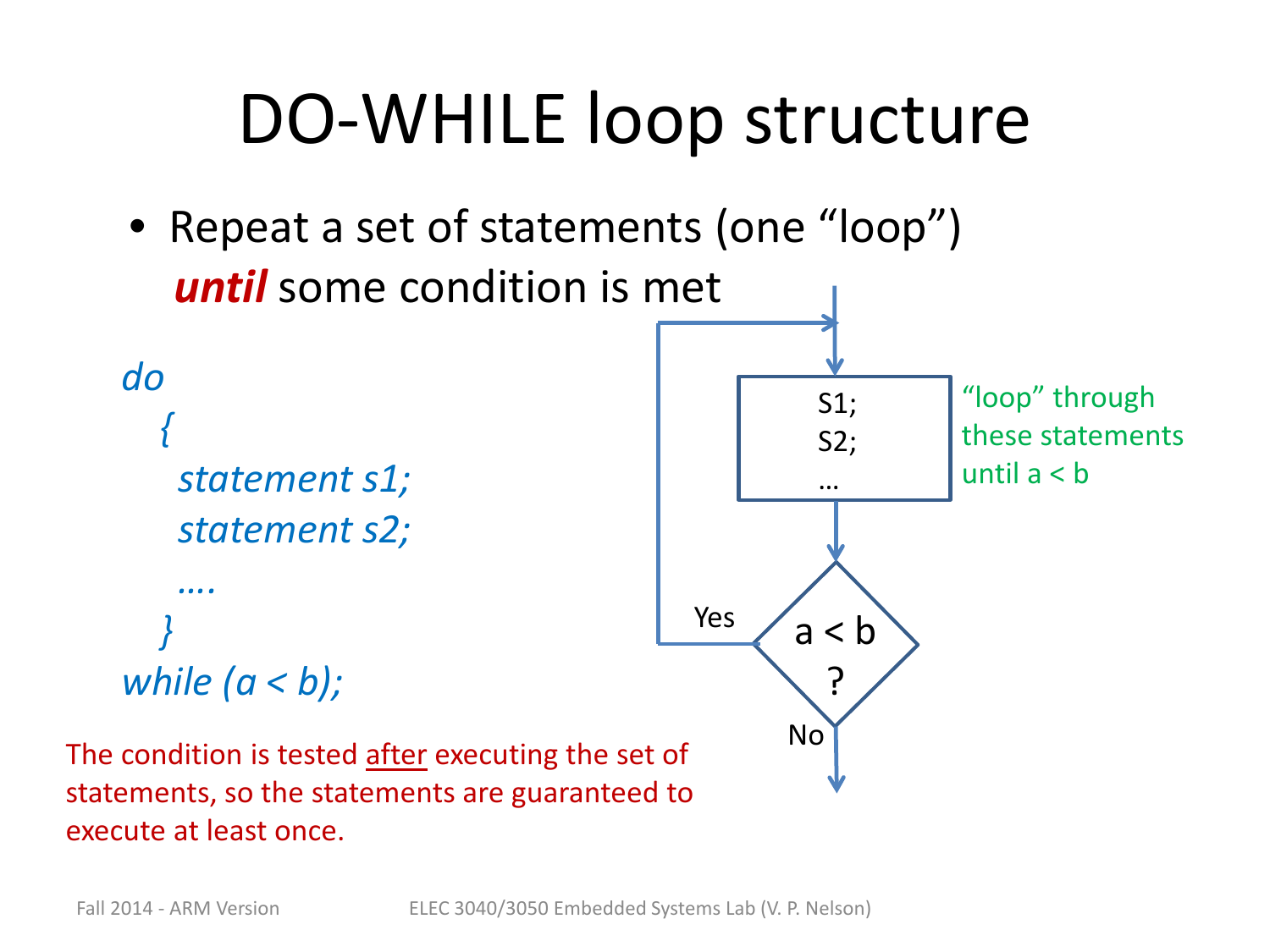### DO-WHILE example

#### C version:

#define MAX\_ALLOWED 128 #define LIGHT\_ON 1 #define LIGHT\_OFF 0

do {  $LIGHT$  PORT = LIGHT ON; delay(); LIGHT\_PORT = LIGHT\_OFF; delay(); } while (AD\_PORT <= MAX\_ALLOWED);

**;HCS12 Assembly Language Version ; DO** ; Flash light 0.5 sec on, 0.5 sec off ldaa LIGHT\_ON staa LIGHT PORT ; Turn light on jsr delay ; 0.5 sec delay ldaa LIGHT\_OFF staa LIGHT PORT ; Turn light off jsr delay ; End flashing the light ; Get the temperature from the A/D ldaa AD\_PORT **; END\_DO bra WHILE\_START ; END\_WHILE:** ; END\_WHILE temperature > maximum allowed ; Dummy subroutine delay: rts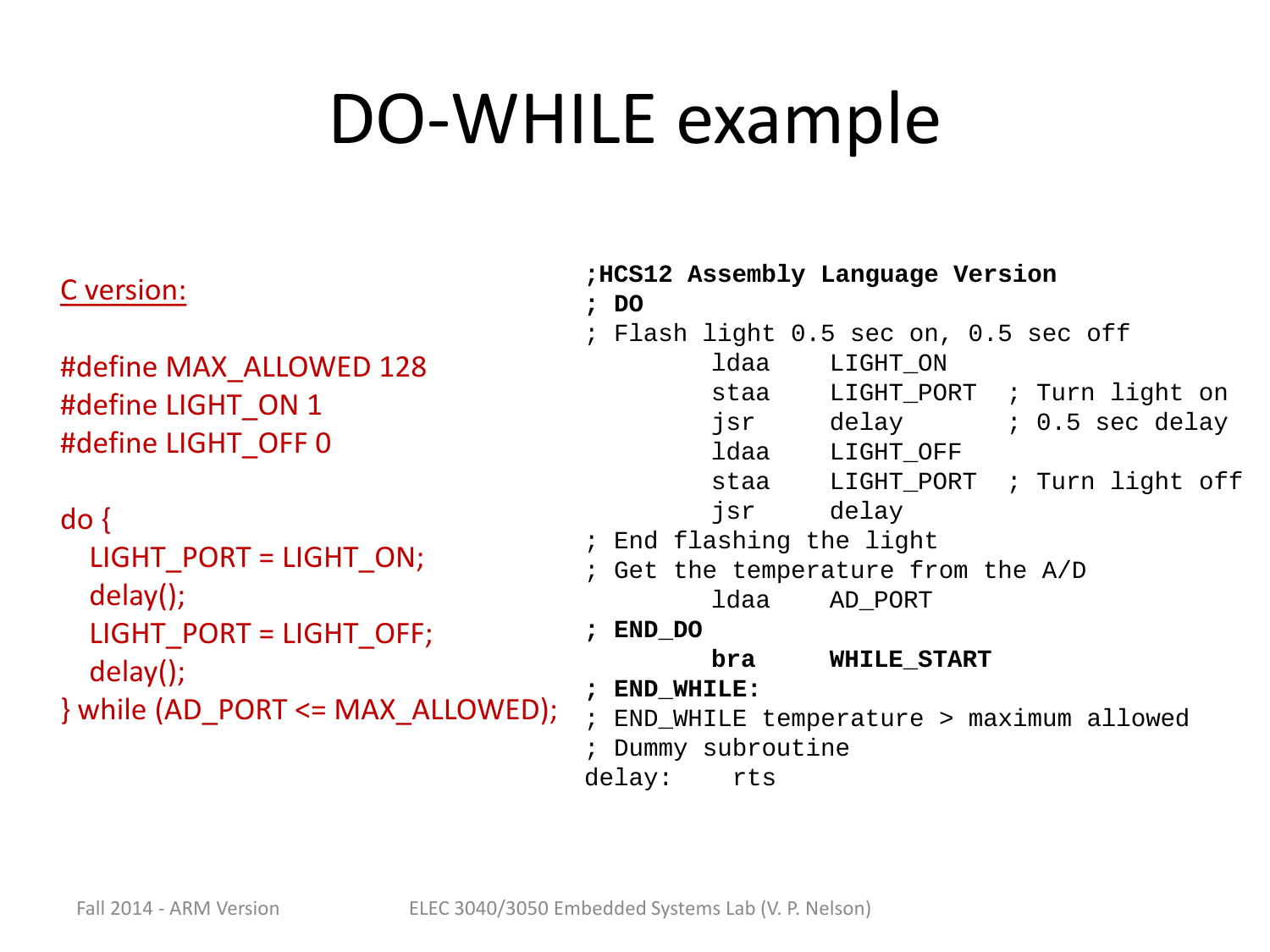#### WHILE examples

```
/* Add two 200-element arrays. */
int M[200],N[200],P[200];
int k;
```

```
/* Method 1 - using DO-WHILE */k = 0; \frac{1}{100} //initialize counter/index
do {
  M[k] = N[k] + P[k]; //add k-th array elements
  k = k + 1; //increment counter/index
\} while (k < 200); \frac{1}{\sqrt{r}} //repeat if k less than 200
```

```
/* Method 2 – using WHILE loop
```

```
}
```
 $k = 0$ ;  $\frac{1}{100}$  //initialize counter/index while (k < 200} { //execute the loop if k less than 200  $M[k] = N[k] + P[k];$  //add k-th array elements  $k = k + 1$ ; //increment counter/index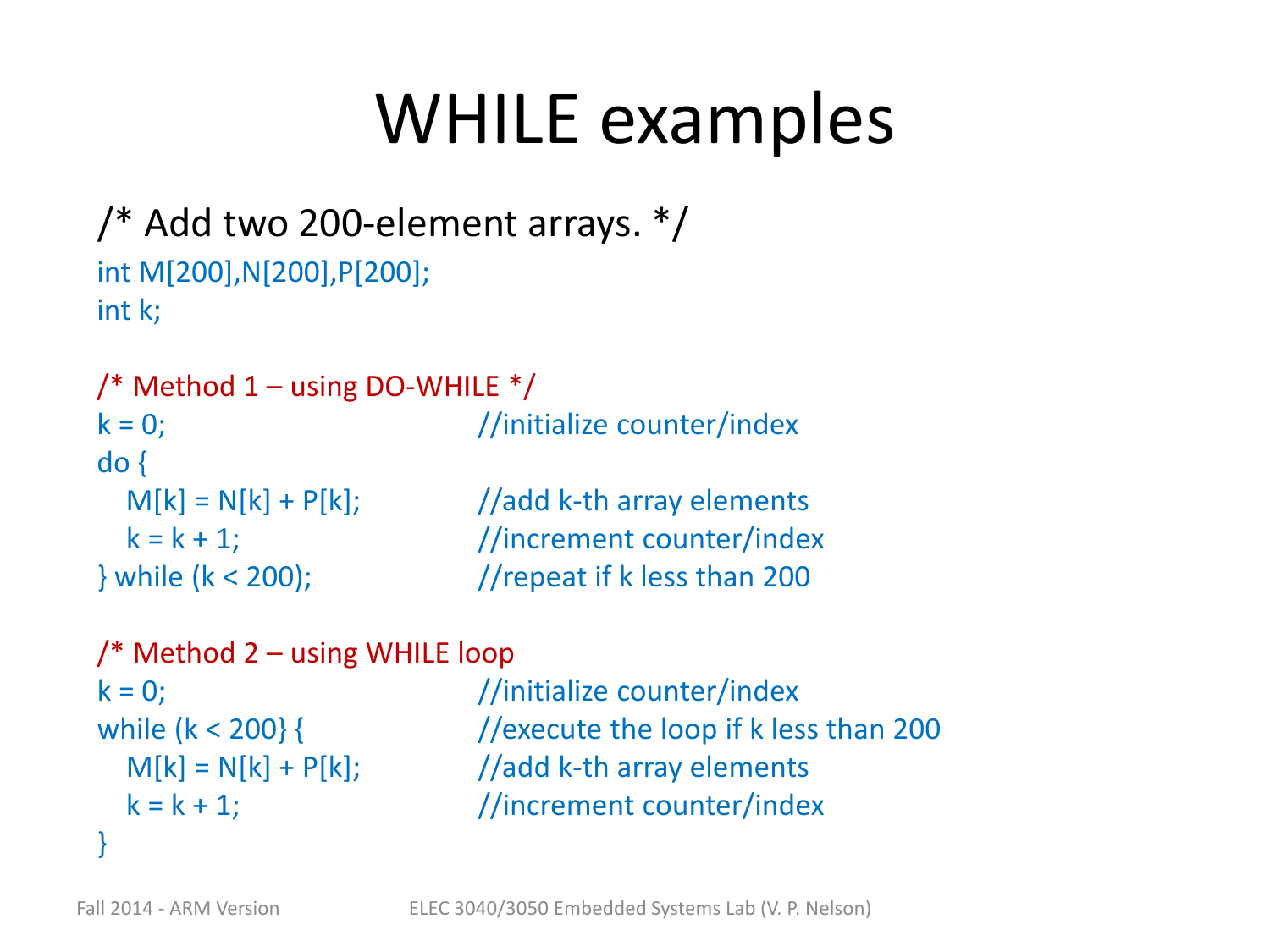

*while ( (GPIOA->IDR & 0x0001) == 0) // test bit 0 of GPIOA {} // do nothing & repeat if bit is 0 c = GPIOB->IDR; // read GPIOB after above bit = 1*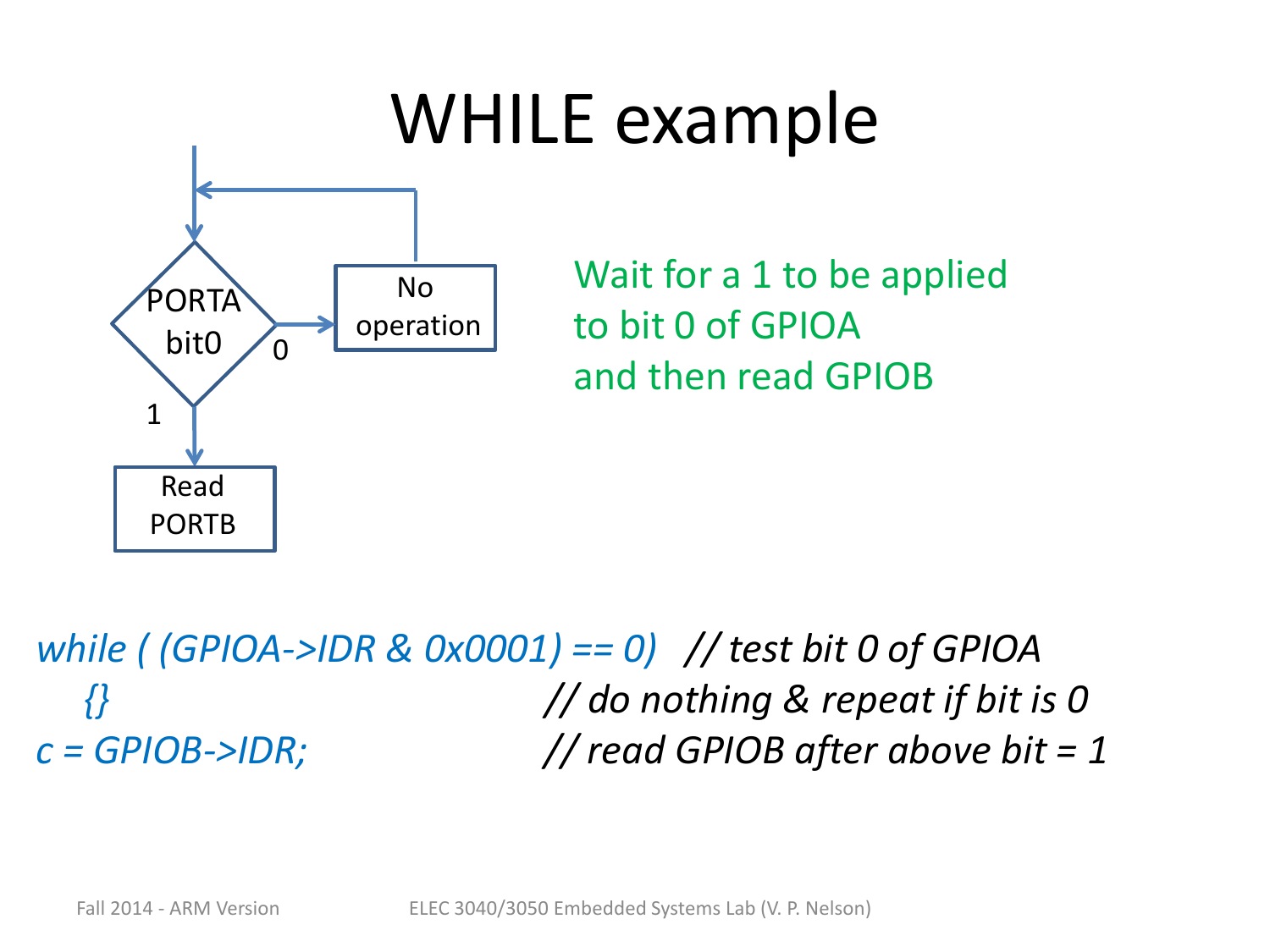# FOR loop structure

- Repeat a set of statements (one "loop") while some condition is met
	- often a given # of iterations

```
for (m = 0; m < 200; m++)
  { 
   statement s1;
   statement s2;
  }
 Initialization(s)
               Condition for
                             Operation(s) at end
                             of each loop
```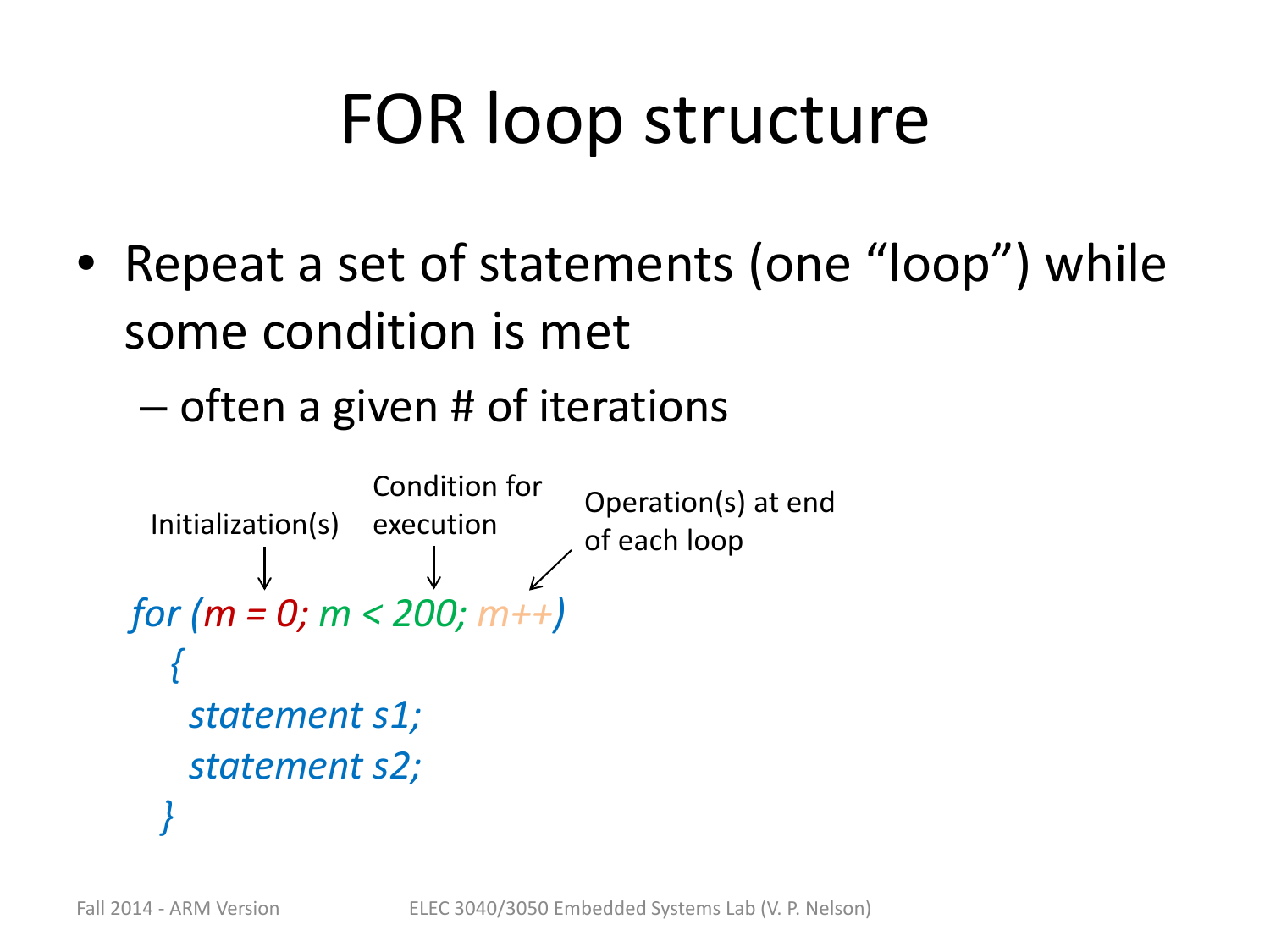# FOR loop structure

• FOR loop is a more compact form of the WHILE loop structure

*/\* execute loop 200 times \*/ /\* equivalent WHILE loop \*/ for (m = 0; m < 200; m++) { statement s1; statement s2; } m = 0; //initial action(s) while (m < 200) //condition test { statement s1; statement s2; m = m + 1; //end of loop action*

*}*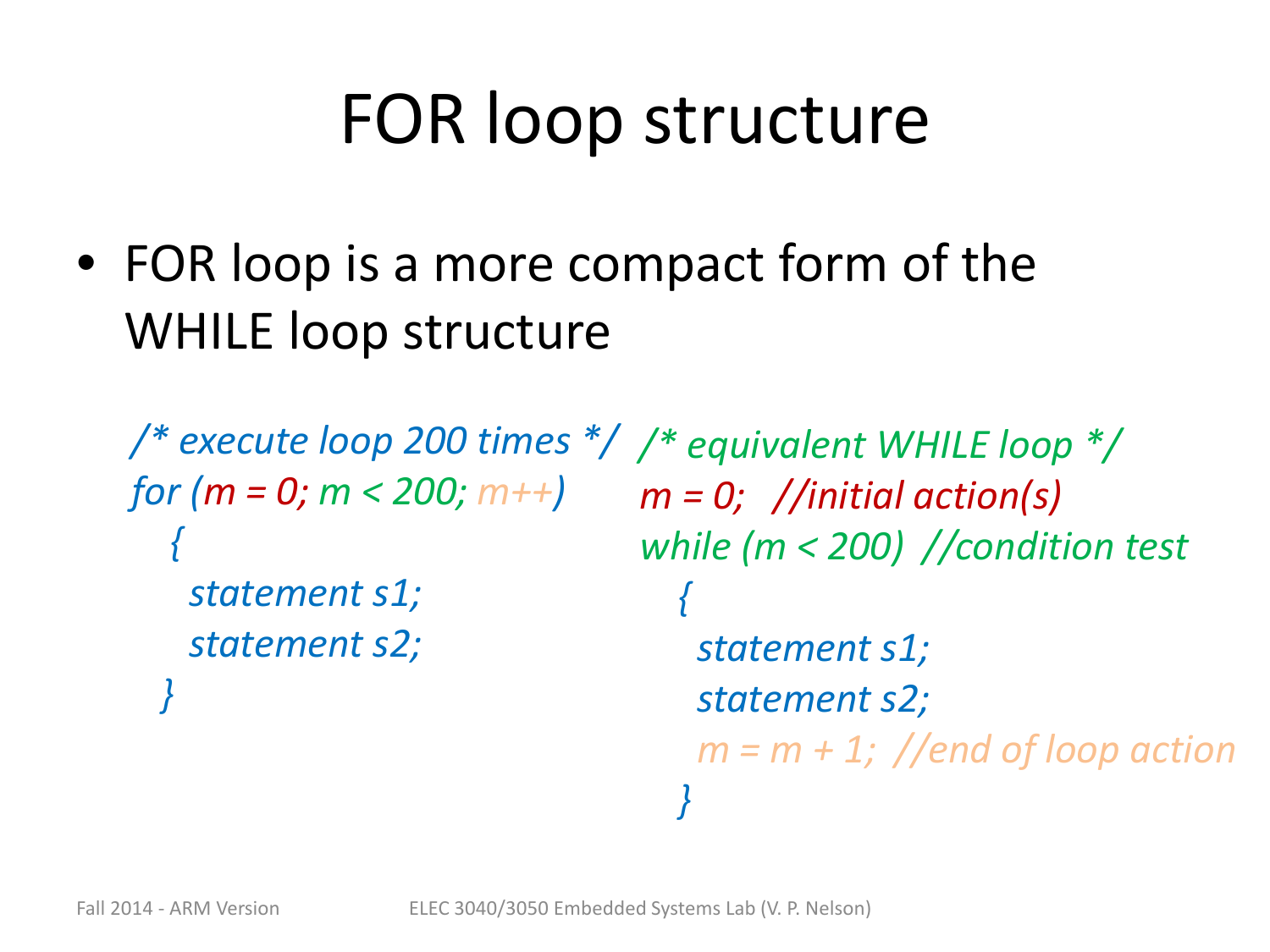## FOR structure example

 $\frac{1}{2}$  Read 100 16-bit values from GPIOB into array C  $\frac{1}{2}$  $\frac{1}{2}$  Bit 0 of GPIOA (PA0) is 1 if data is ready, and 0 otherwise  $\frac{1}{2}$ uint16 t c[100]; uint $16$  t k;

```
for (k = 0; k < 200; k++) {
   while ((GPIOA->IDR & Ox01) == 0) //repeat until PAO = 1
      \{\} //do nothing if PAO = 0
    c[k] = GPIOB \rightarrow IDR; //read data from PB[15:0]
}
```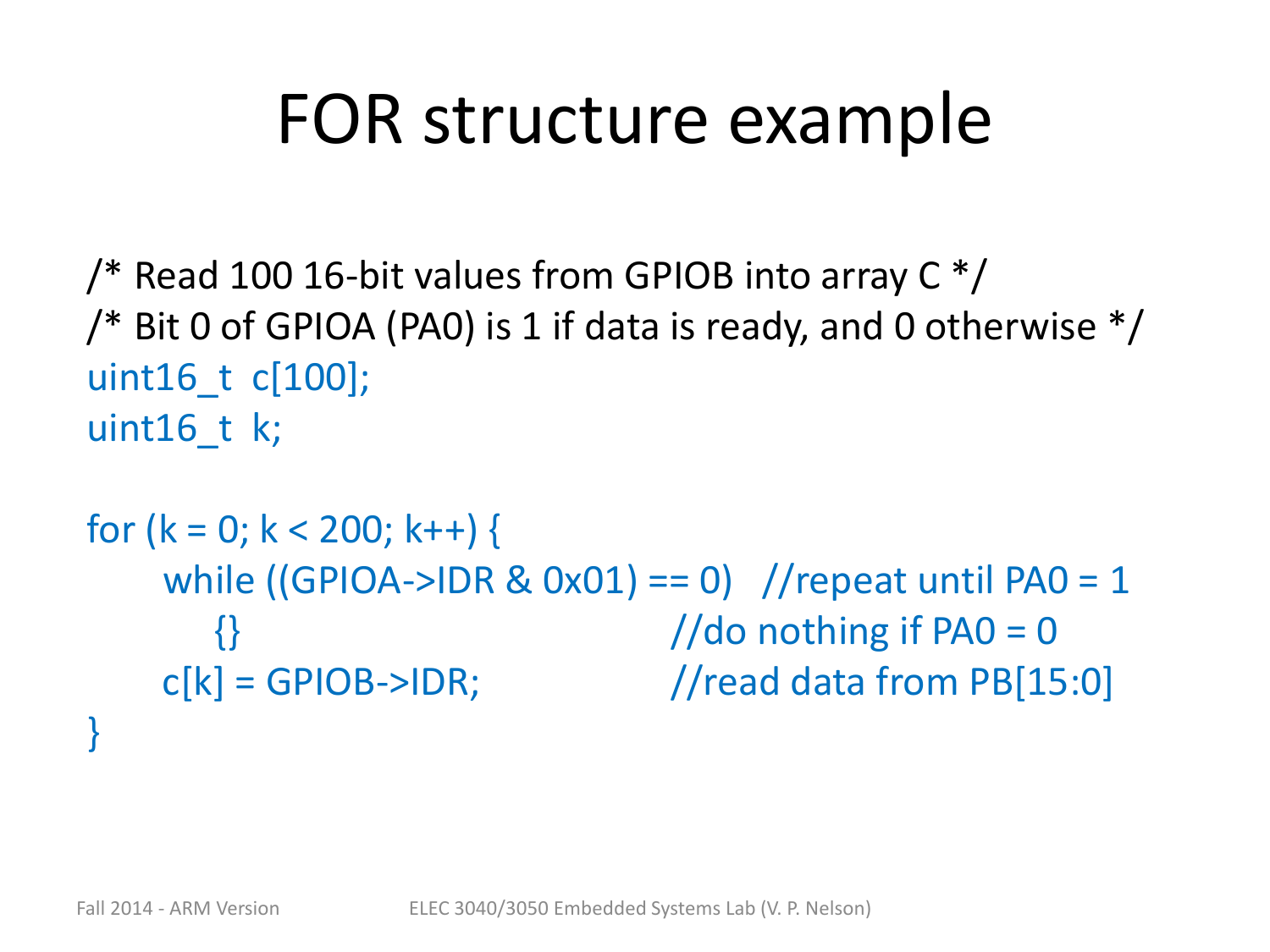#### FOR structure example

*/\* Nested FOR loops to create a time delay \*/*

*for (i = 0; i < 100; i++) { //do outer loop 100 times for (j = 0; j < 1000; j++) { //do inner loop 1000 times } //do "nothing" in inner loop }*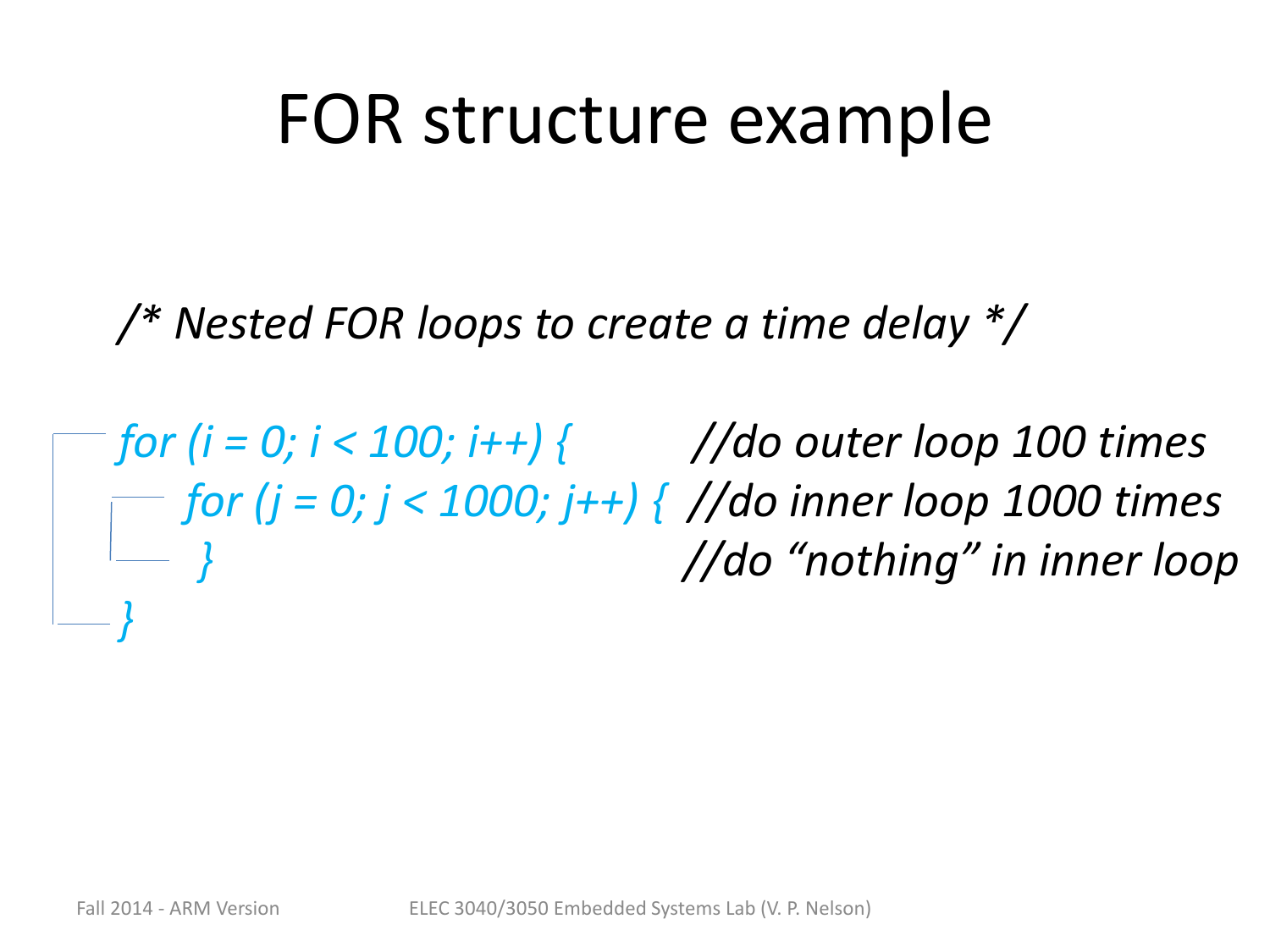# C functions

- Functions partition large programs into a set of smaller tasks
	- Helps manage program complexity
	- Smaller tasks are easier to design and debug
	- Functions can often be reused instead of starting over
	- Can use of "libraries" of functions developed by 3<sup>rd</sup> parties, instead of designing your own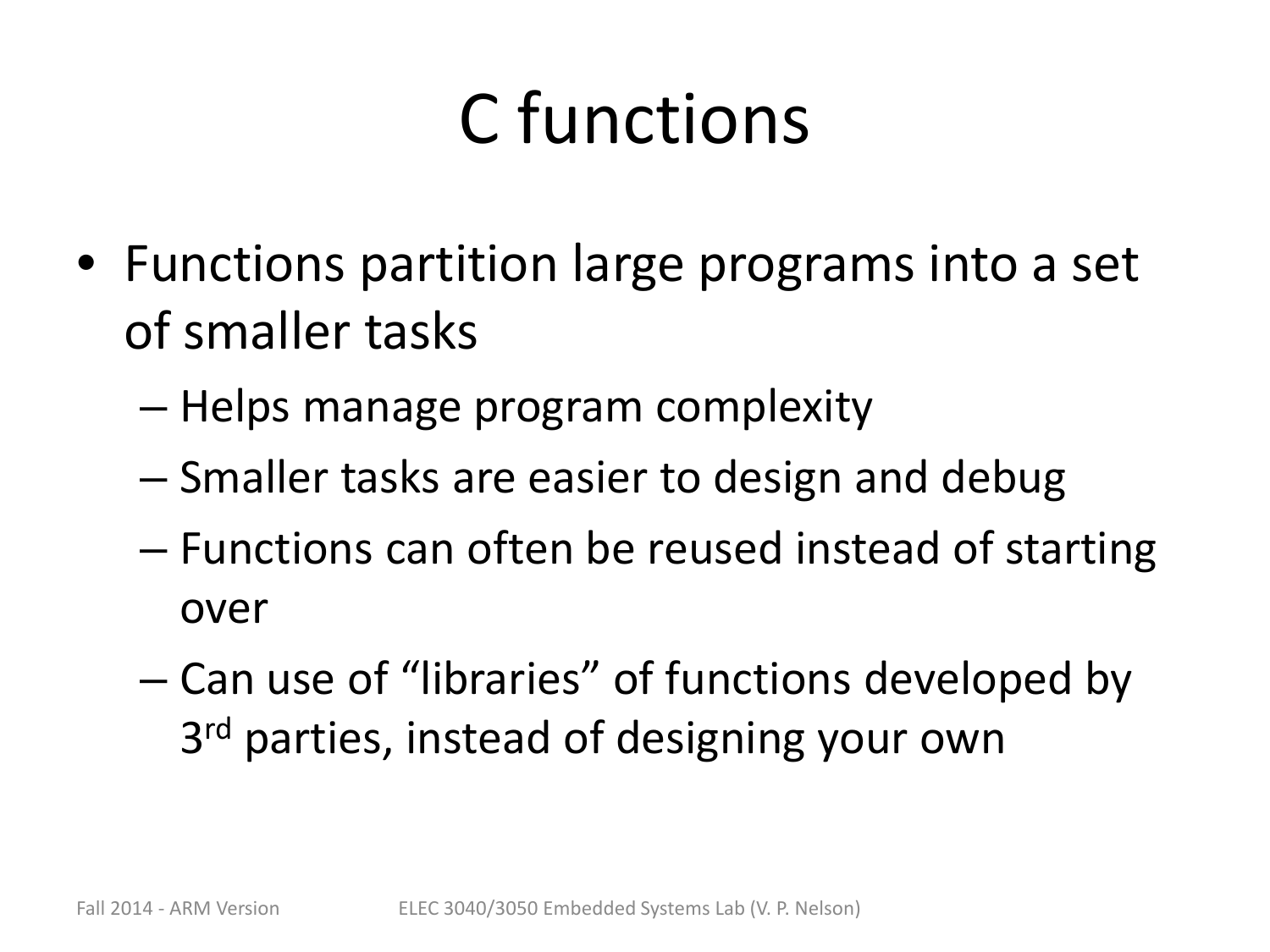# C functions

- A function is "called" by another program to perform a task
	- The *function* may return a result to the caller
	- One or more arguments may be passed to the function/procedure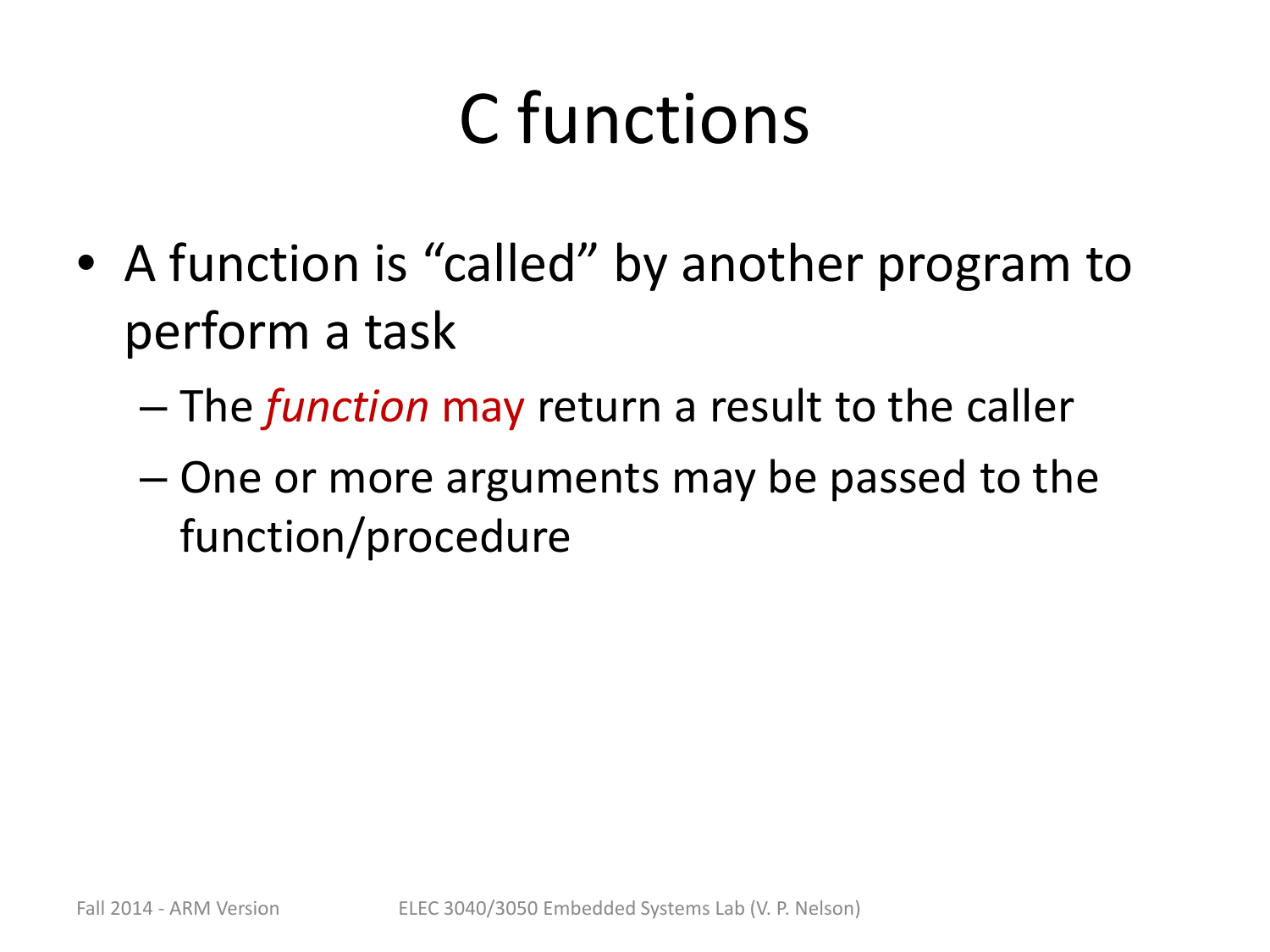# Function definition

*int math\_func (int k; int n) { int j; //local variable j = n + k - 5; //function body return(j); //return the result }* Type of value to be returned to the caller\* Parameters passed by the caller

#### \* If no return value, specify "void"

Fall 2014 - ARM Version ELEC 3040/3050 Embedded Systems Lab (V. P. Nelson) Parameters passed to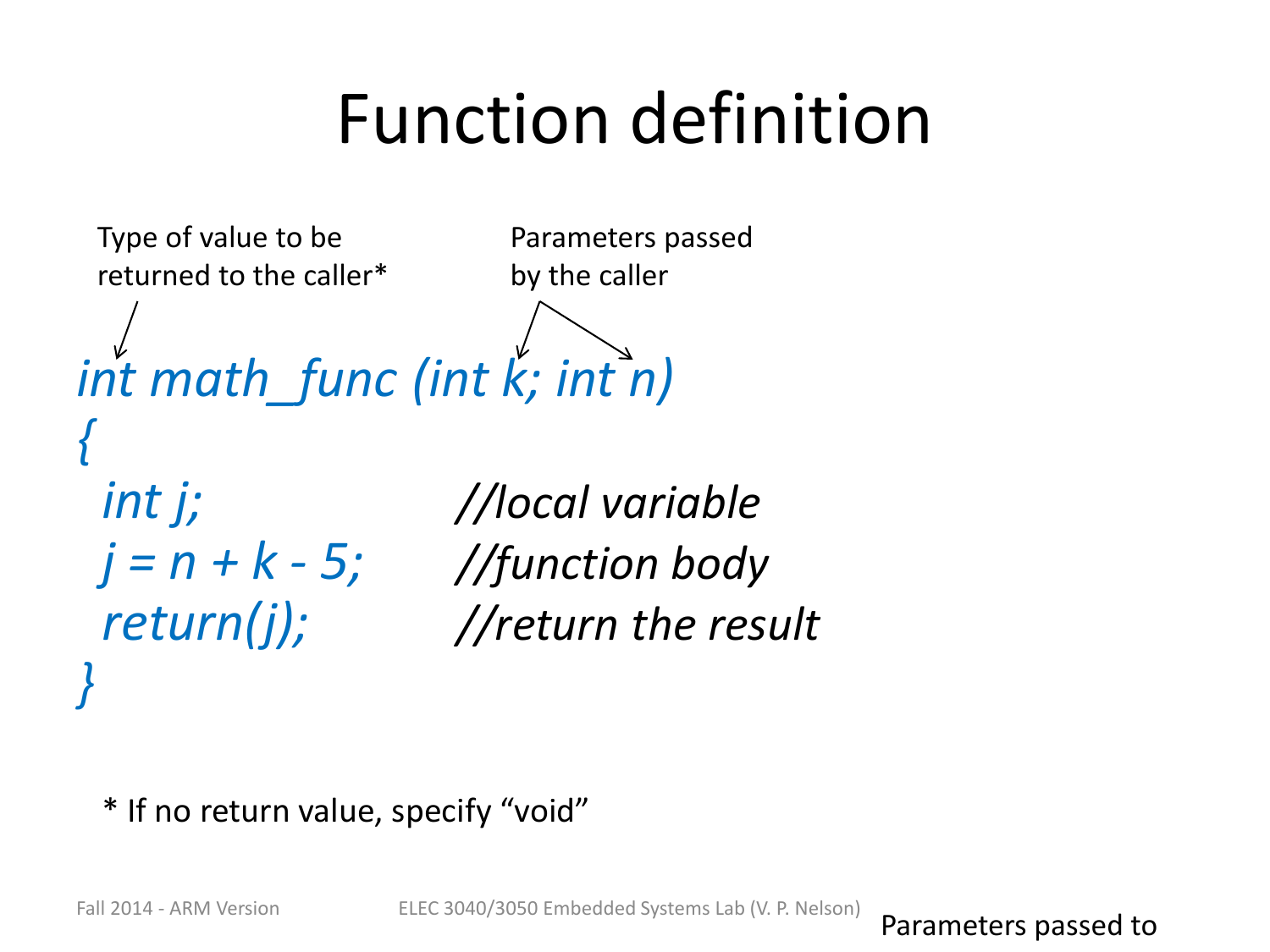### Function arguments

- Calling program can pass information to a function in two ways
	- By value: pass a constant or a variable value
		- function can use, but not modify the value
	- By reference: pass the address of the variable
		- function can both read and update the variable
	- Values/addresses are typically passed to the function by pushing them onto the system stack
		- Function retrieves the information from the stack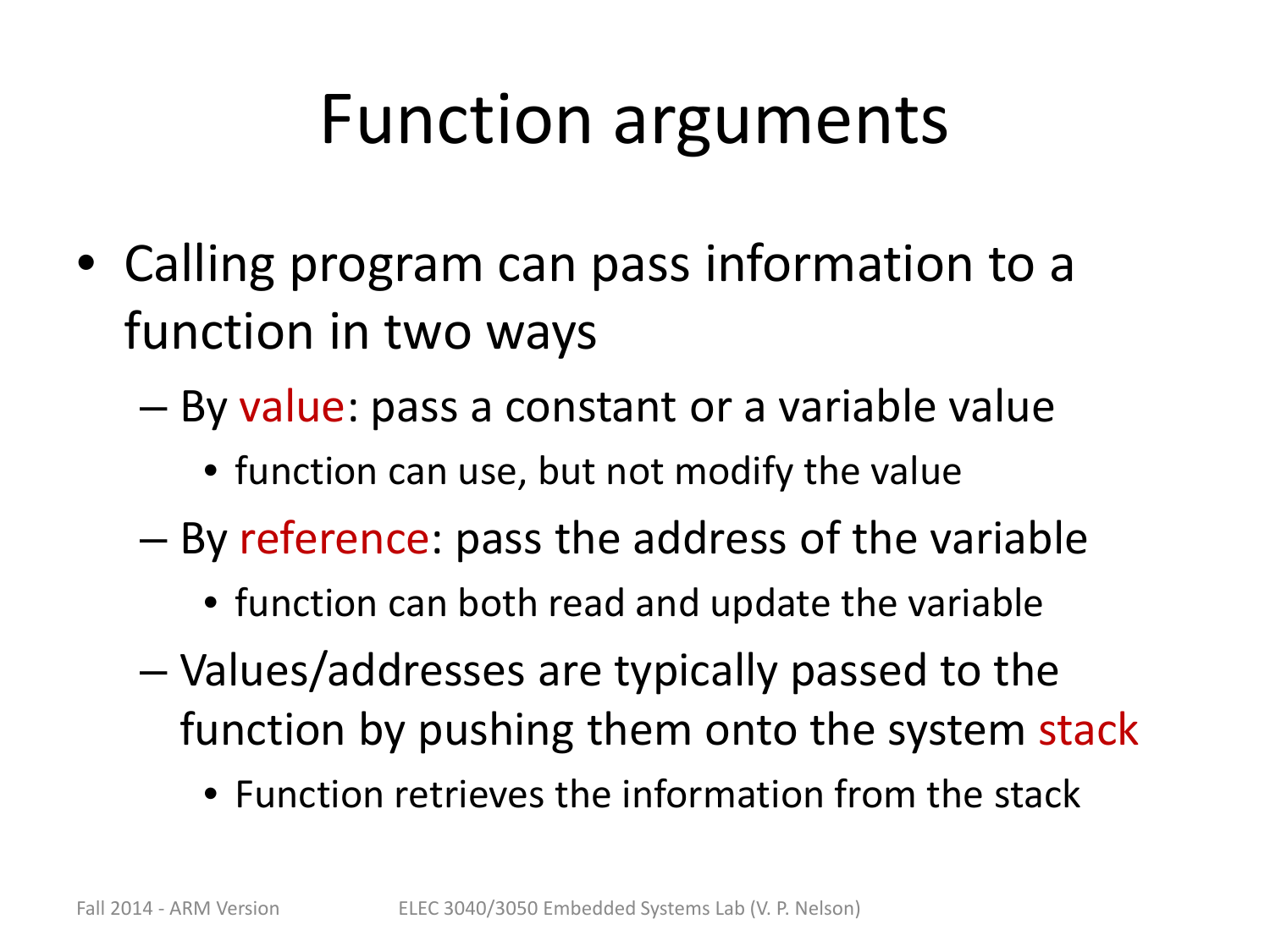# Example – pass by value

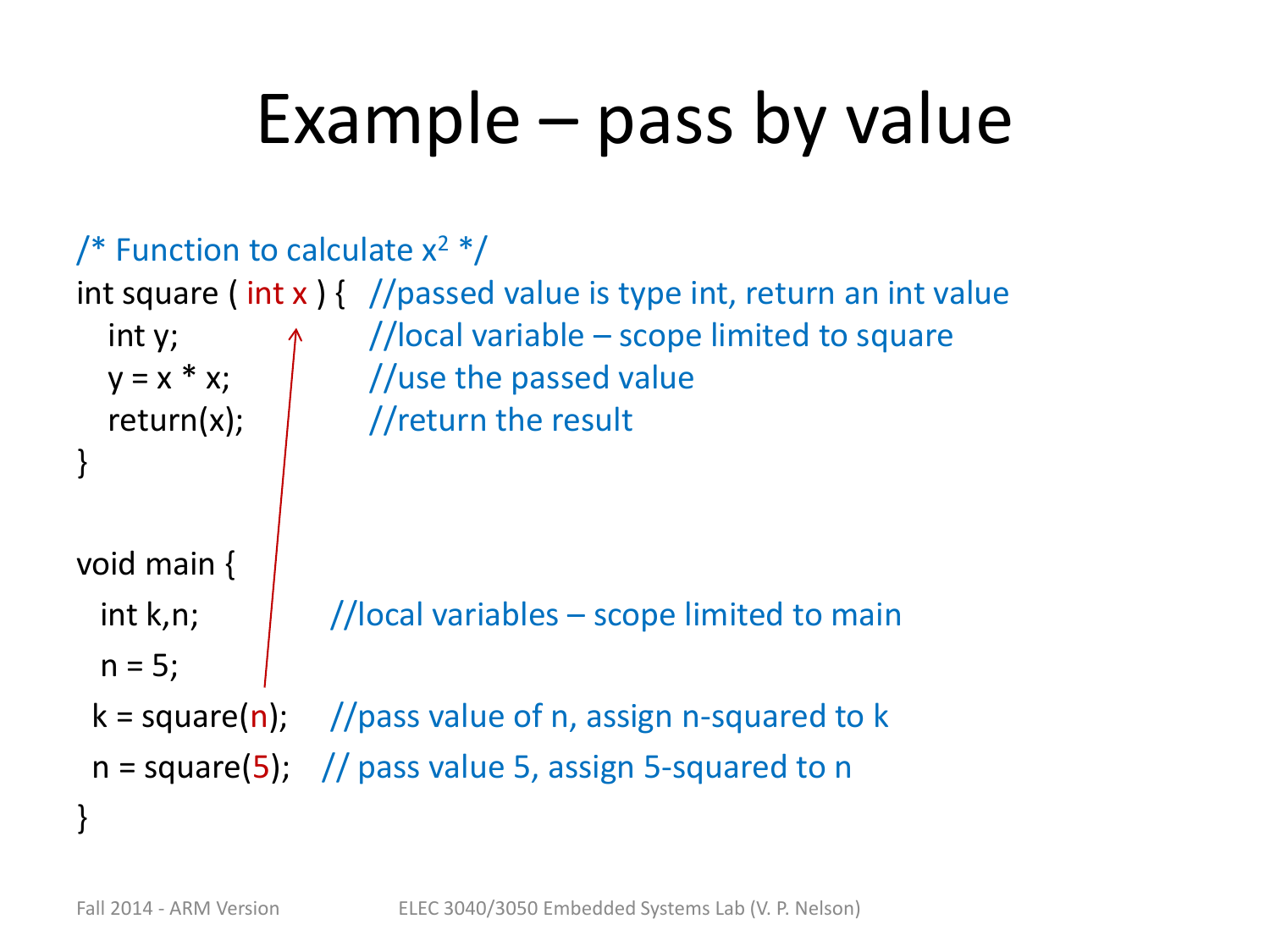# Example – pass by reference

/\* Function to calculate  $x^2$  \*/ void square (int x, int \*y ) { //value of x, address of y \*y = x \* x;  $\gamma$  //write result to location whose address is y } void main { int k,n;  $\frac{1}{\sqrt{2}}$  //local variables – scope limited to main  $n = 5;$ square(n, &k); //calculate n-squared and put result in k square(5, &n); // calculate 5-squared and put result in n } In the above, *main* tells *square* the location of its local variable, so that *square* can write the result to that variable.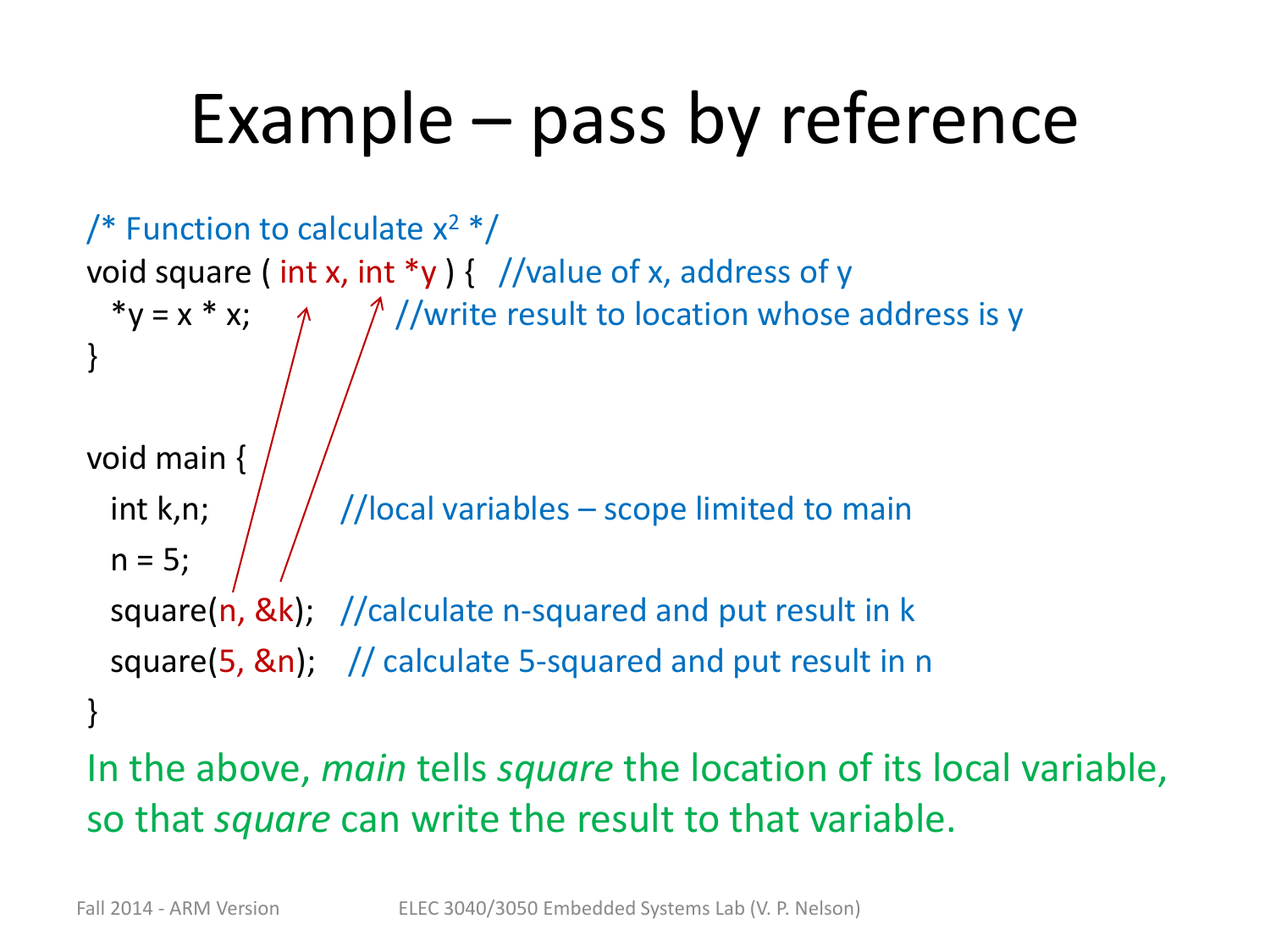# Example – receive serial data bytes

/\* Put string of received SCI bytes into an array \*/ Int rcv data[10];  $\frac{1}{2}$  //global variable array for received data Int rcv\_count; //global variable for #received bytes

void SCI\_receive ( ) { while ( (SCISR1 & 0x20) == 0)  $\{ \}$  //wait for new data (RDRF = 1) rcv\_data[rcv\_count] = SCIDRL; //byte to array from SCI data reg. rcv\_count++;  $\sqrt{u}$  //update index for next byte }

Other functions can access the received data from the global variable array rcv\_data[].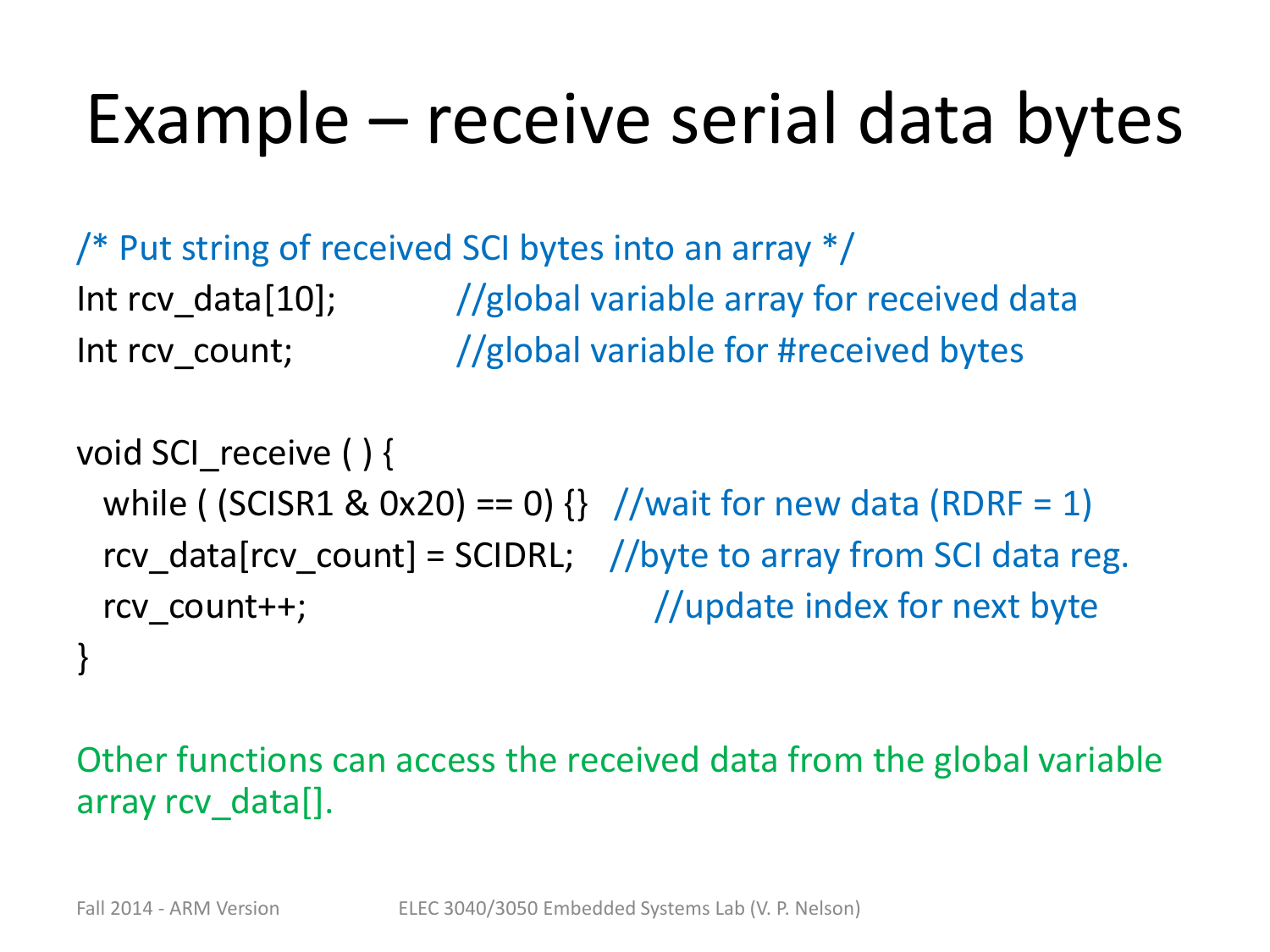# Some on-line C tutorials

- http://www.cprogramming.com/tutorial/ctutorial.html
- http://www.physics.drexel.edu/courses/Comp Phys/General/C\_basics/
- http://www.iu.hio.no/~mark/CTutorial/CTutor ial.html
- http://www2.its.strath.ac.uk/courses/c/